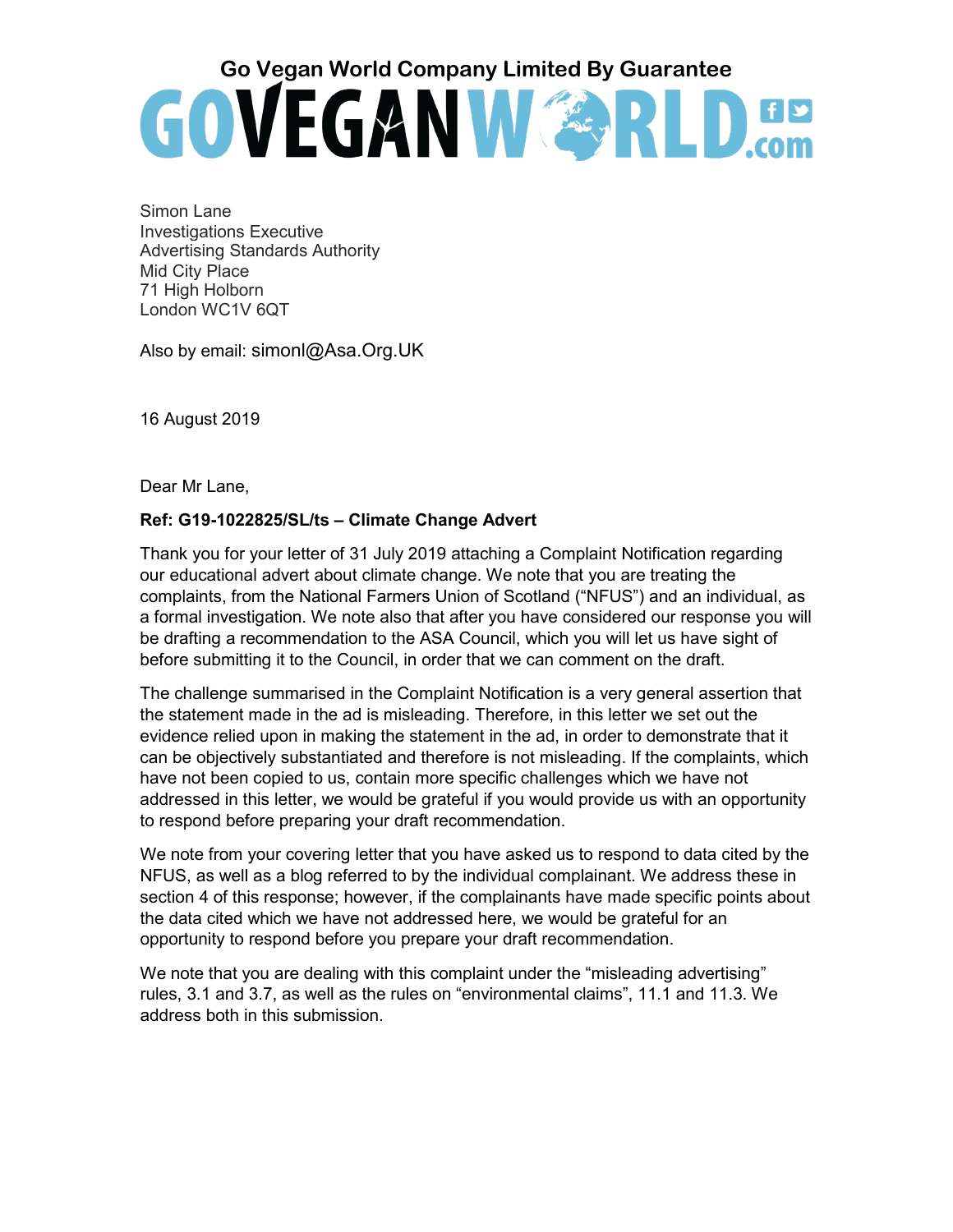## **Contents**

| 3. |  |  |
|----|--|--|
|    |  |  |
|    |  |  |
| 4. |  |  |
|    |  |  |
|    |  |  |
|    |  |  |
| 5. |  |  |
|    |  |  |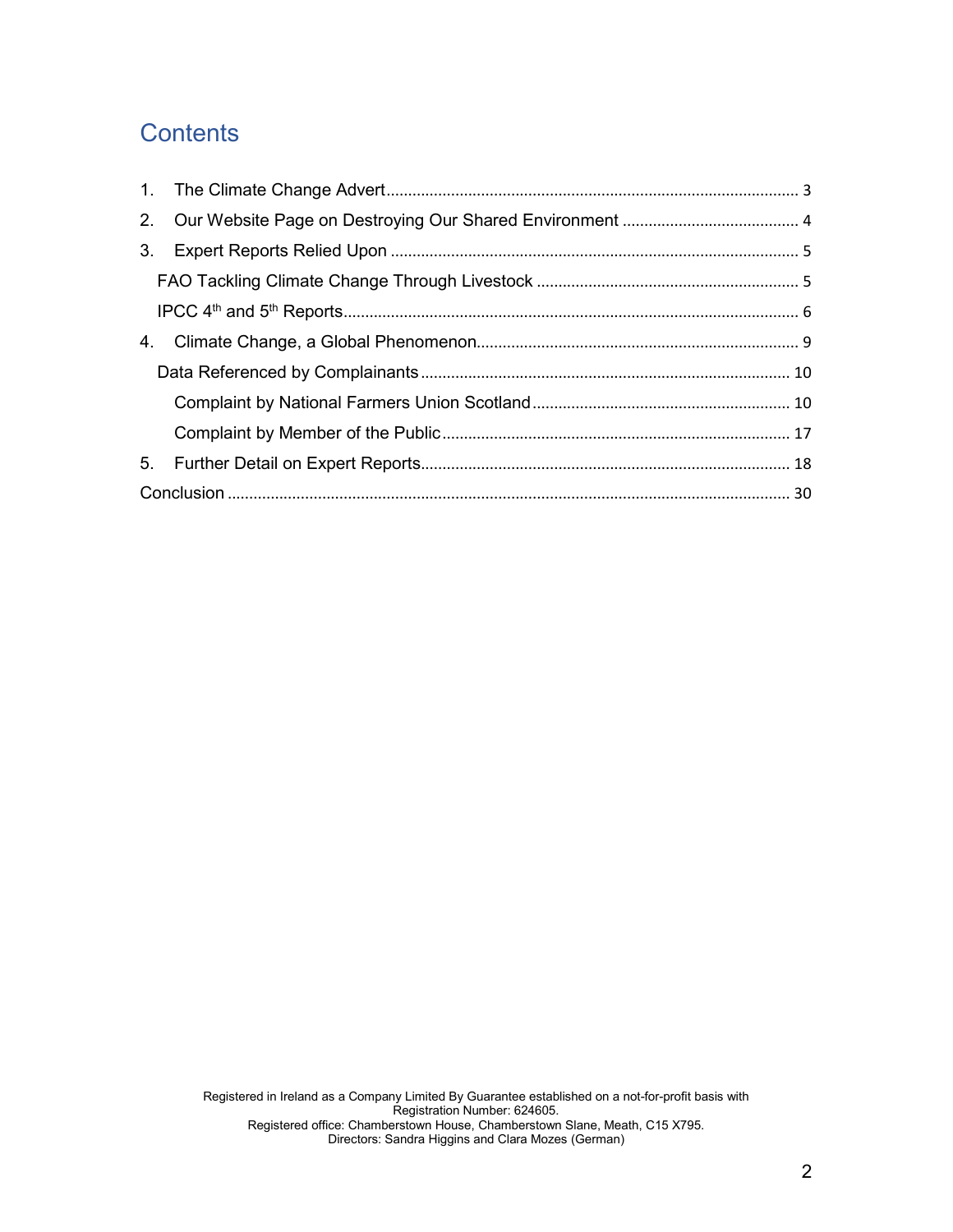# <span id="page-2-0"></span>**1. The Climate Change Advert**

For an advertisement on a phone-box to be effective it must contain minimal information, given the limitations on space and the time people will have to view it. The ad contains just enough to give the viewer a key piece of information, or challenge a preconception, and then encourages them to look into the issue in more detail for themselves.

Therefore, as with all our educational ads, the climate change ad provides people with a single nugget of information, prompting them to visit our website for more information about animal use and climate change, and for assistance to switch to a plant-based diet and to go vegan by rejecting all forms of animal use. Our website is clearly stated at the bottom of the ad, along with the statement *"Visit [www.goveganworld.com](http://www.goveganworld.com/) for your free Vegan Guide."*

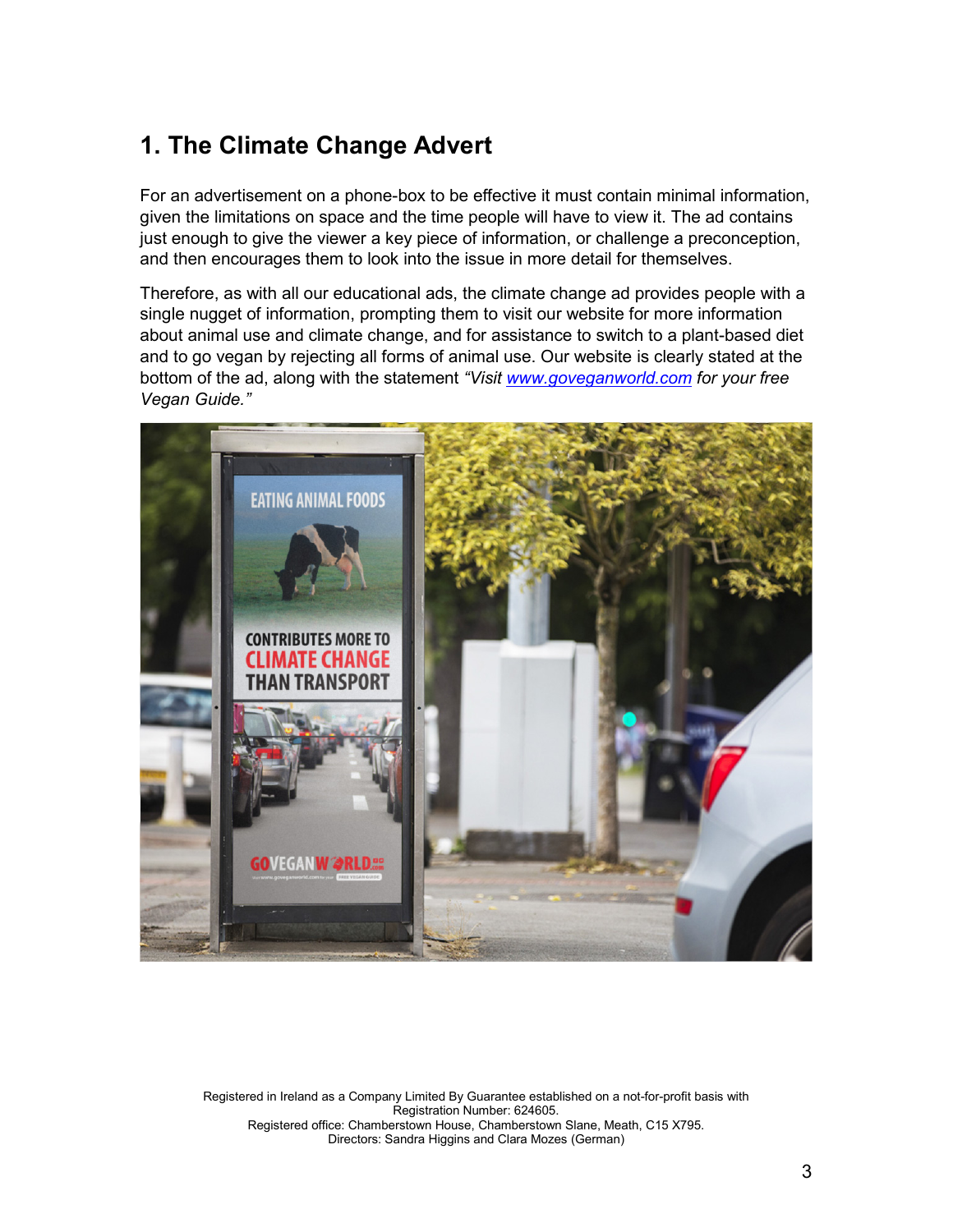With this educational advertisement we draw attention to the widely ignored fact that using animals for food is a major contributor to climate change, more so even than transport.

The ad is focussed on the impact of behaviour on climate change, prompting the viewer to reconsider their own behaviour. The images used in the ad provide additional context: the upper image shows a cow in a field, to remind people that we are talking about using and consuming living-beings; the lower image shows rows of cars apparently in a traffic jam or very busy road traffic. The wording alongside these images is intended to challenge the general perception people have, that if they are concerned about climate change and are prepared to make changes in order to play their part in tackling it, they should consider things like reducing the amount of driving they do. In fact, the most feasible, effective action that most individuals can take to help tackle human-caused climate change is to stop consuming animal products.

Unfortunately, this fact is generally ignored, by politicians, the media and even by environmental campaigners. Even supposedly radical groups have so far refused to address the role of animal use when challenging people and governments to do more about climate change. It is therefore essential that this information is made available to the public.

We do not expect anyone who sees our educational advert to simply accept the statement as fact. We fully expect people to go to our website to read the facts and sources we are relying on in making this statement, and to do their own independent research to check what we have said. Indeed, they are encouraged to do so by way of the clear reference to our website.

It is not clear from what we have been told about the complaints if the complainants visited our website to review the information provided there. If they had done so they would have seen that we set out in detail the expert reports relied upon in producing the ad, including links to those reports, in order that they can judge for themselves if they agree with our use of them.

## <span id="page-3-0"></span>**2. Our Website Page on Destroying Our Shared Environment**

We have a section on our website on the topic of how we are destroying our shared environment, which can be viewed in full here: [https://goveganworld.com/destroying-our](https://goveganworld.com/destroying-our-shared-environment/)[shared-environment/](https://goveganworld.com/destroying-our-shared-environment/)

Climate change is one of a number of destructive impacts of human behaviour discussed on that page, which is intended to show how the combined negative impact of human behaviour has devastated our environment, jeopardising everyone who depends upon it, with a particular focus on the role of using animals for food.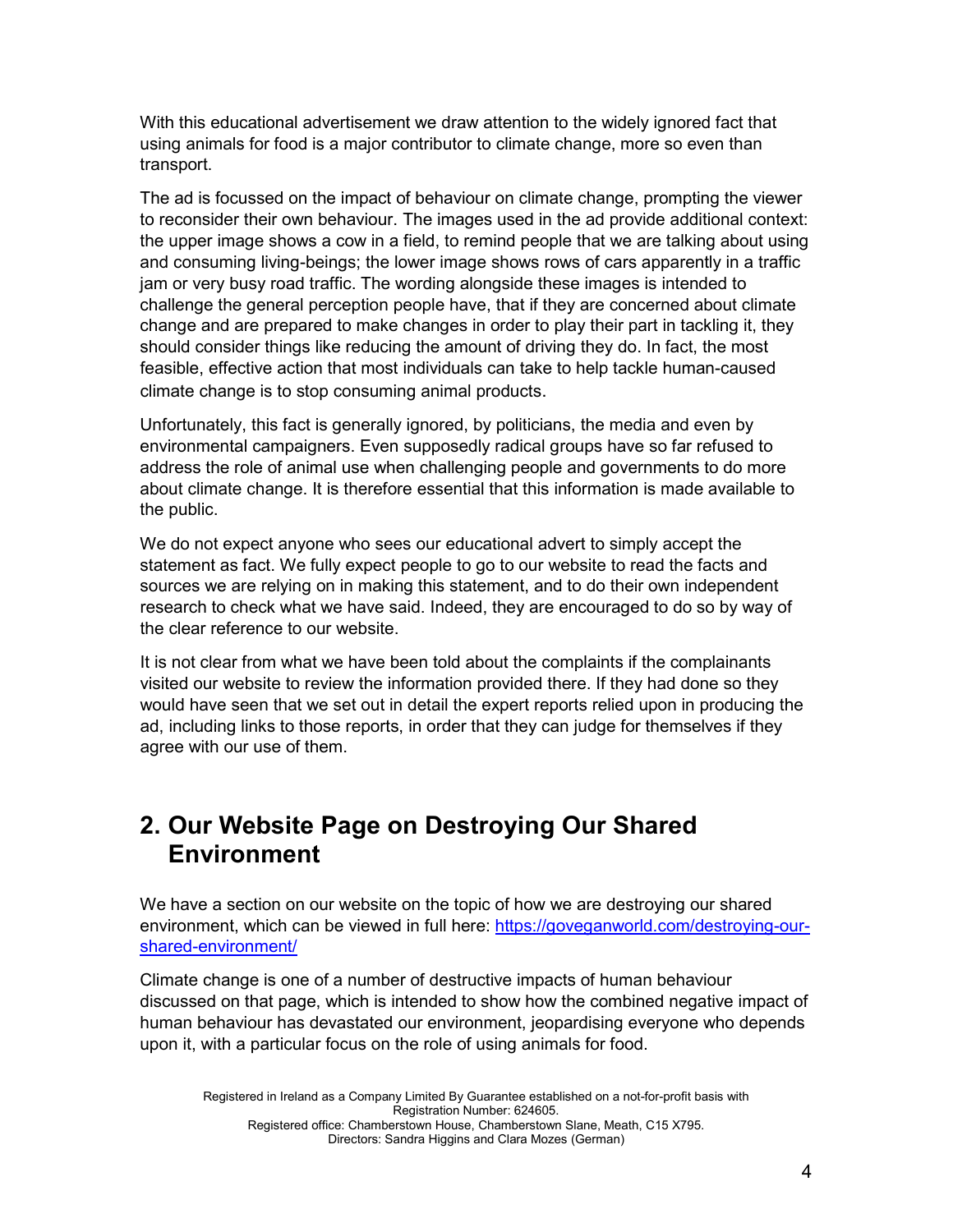On that page we have a sub-heading: *Animal Agriculture and Climate Change*, in which we note that: *"The production of food is an under-rated contributor to the problem. Using animals for food and other purposes is a leading cause of climate change, having a greater impact on climate change than all international transport combined."*

We then provide links to the main expert reports we rely upon in making that statement, in order that people can review the reports for themselves to check that they agree with our interpretation of them.

# <span id="page-4-0"></span>**3. Expert Reports Relied Upon**

The data on the contribution of different sectors, countries, regions of the world and particular behaviours on climate change is vast and we all rely upon expert analysis of that data. Unfortunately, there is no single expert report that considers the contribution of using animals for food as compared to the contribution of transport on climate change. What we do have, however, is specific analysis by the United Nations Food and Agriculture Organisation ("FAO"), which looks at the whole cycle of using animals for food to determine the overall contribution it makes to climate change. We also have periodic reports from the International Governmental Panel on Climate Change ("IPCC"), which assesses the contribution of different sectors to climate change, including transport. Unfortunately the IPCC reports do not provide a figure for animal agriculture; they assess agriculture as a whole, along with land use change (as discussed in more detail in section 5 below), but they do not give a figure for animal agriculture itself, and so we must look to the FAO report for that.

## <span id="page-4-1"></span>**FAO Tackling Climate Change Through Livestock**

In 2013 the FAO produced the report *Tackling Climate Change Through Livestock* (Gerber et al, 2013), in which it presented its assessment of the overall contribution of animal agriculture to climate change.<sup>[1](#page-4-2)</sup> The FAO 2013 report concludes that animal agriculture is responsible for 14.5% of all anthropogenic GHG's, or 7.1 GtCO2e (Gigatonnes of CO2 equivalent). [2](#page-4-3) The 2013 report is the most recent comprehensive analysis of the overall share of GHG's attributable to animal agriculture. Assessment of the overall impact of animal agriculture is complex, as account must be taken not only of the GHG emissions from the animals themselves, from the processes involved in breeding, using, transporting and slaughtering them and of transporting the products made from them, but also of the vast areas of land that are used for grazing and to grow food that is fed to those animals, the fertiliser used on that land, the vast areas of

Registered in Ireland as a Company Limited By Guarantee established on a not-for-profit basis with Registration Number: 624605.

<span id="page-4-2"></span><sup>1</sup> Gerber, P.J., Steinfeld, H., Henderson, B., Mottet, A., Opio, C., Dijkman, J., Falcucci, A. & Tempio, G. 2013. *Tackling climate change through livestock – A global assessment of emissions and mitigation opportunities.* Food and Agriculture Organization of the United Nations (FAO), Rome. Available online at:<http://www.fao.org/3/a-i3437e.pdf> (Hereinafter referred to as the "FAO 2013 Report")

<span id="page-4-3"></span><sup>2</sup> FAO 2013 Report, Overview page xii and section 3.5 page 15.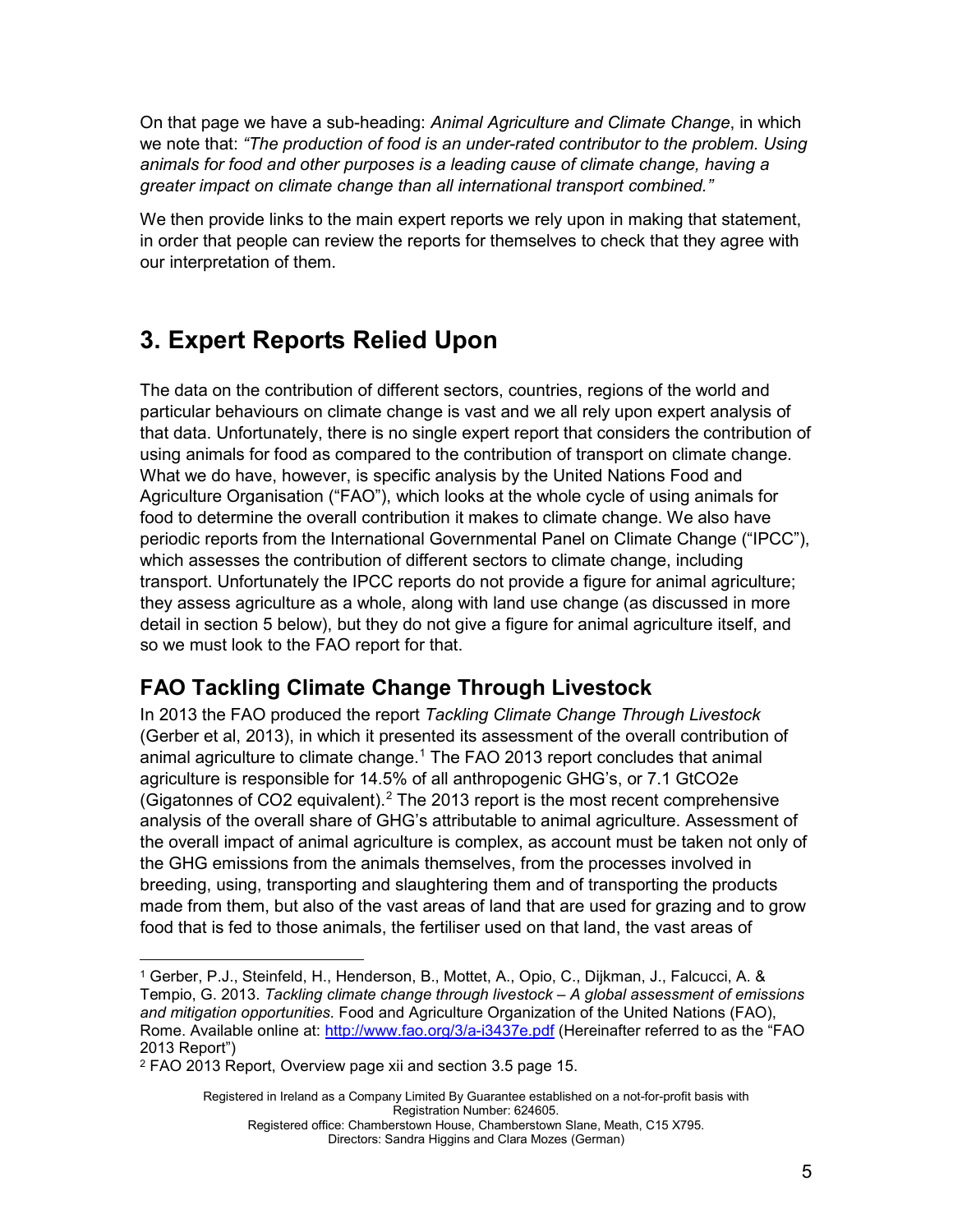forestry cleared so that the land can be used for those purposes, GHG emissions caused by burning those areas of forest and the consequent loss of carbon capture potential from the removed trees. We discuss this in more detail in Section 5 below.

## <span id="page-5-0"></span>**IPCC 4th and 5th Reports**

The IPCC report referred to in the FAO 2013 report was the Third Working Group Report for the IPCC  $4<sup>th</sup>$  Report from 2006<sup>[3](#page-5-1)</sup>, in which the IPCC assessment of the contribution of transport to climate change was 13% of all anthropogenic GHG emissions.[4](#page-5-2) The total anthropogenic GHG emissions at that time were assessed at 49 GtCO2e<sup>[5](#page-5-3)</sup>, 13% of which is 6.37GtCO2e, compared to the FAO's 7.1 GtCO2e for animal agriculture. However, when comparisons are made between the FAO assessment of the GHG contribution by animal agriculture and the IPCC assessment of the GHG contribution of transport, it is often the laterDEFRA IPCC report that is referred to, the IPCC  $5<sup>th</sup>$  Report from 2014, which assessed the contribution of transport as 14% of all anthropogenic GHG, or 7.0 GtCO2e.<sup>[6](#page-5-4)</sup> Whether we use the earlier or later assessment, either way the contribution from transport is less than the FAO assessment of the contribution of animal agriculture.

The comparison of 14% for transport compared to 14.5% for animal agriculture was relied upon in releasing our ad and referred to on our website, with links to the reports in order that people can assess for themselves if they agree with our use of them.

The comparison is also one that has been made by other credible organisations. For example, in 2014 Chatham House, The Royal Institute of International Affairs, stated in its report *Livestock – Climate Change's Forgotten Sector, Global Public Opinion on Meat and Dairy Consumption (Bailey et al, 2014)[7](#page-5-5)* :

<span id="page-5-1"></span><sup>&</sup>lt;sup>3</sup> Confirmed in the FAO 2013 Report at p 106.

<span id="page-5-2"></span><sup>4</sup> IPCC, 2007: Climate Change 2007: Mitigation. Contribution of Working Group III to the Fourth Assessment Report of the Intergovernmental Panel on Climate Change [B. Metz, O.R. Davidson, P.R. Bosch, R. Dave, L.A. Meyer (eds)], Cambridge University Press, Cambridge, United Kingdom and New York, NY, USA., p 27. (Hereinafter referred to as "IPCC AR4 WG3 Report"), available online at [https://www.ipcc.ch/report/ar4/wg3/.](https://www.ipcc.ch/report/ar4/wg3/)

<span id="page-5-3"></span><sup>5</sup> IPCC AR4 WG3 Report, p. 3.

<span id="page-5-4"></span><sup>6</sup> IPCC, 2014: Climate Change 2014: Mitigation of Climate Change. Contribution of Working Group III to the Fifth Assessment Report of the Intergovernmental Panel on Climate Change [Edenhofer, O., R. Pichs-Madruga, Y. Sokona, E. Farahani, S. Kadner, K. Seyboth, A. Adler, I. Baum, S. Brunner, P. Eickemeier, B. Kriemann, J. Savolainen, S. Schlömer, C. von Stechow, T. Zwickel and J.C. Minx (eds.)]. Cambridge University Press, Cambridge, United Kingdom and New York, NY, USA, Chapter 11, Agriculture, Forestry and Other Land Use (AFOLU), p812-887, at p9 and 603. Available online: [https://www.ipcc.ch/site/assets/uploads/2018/02/ipcc\\_wg3\\_ar5\\_full.pdf](https://www.ipcc.ch/site/assets/uploads/2018/02/ipcc_wg3_ar5_full.pdf) (Hereinafter referred to as "IPCC AR5 WG3").

<span id="page-5-5"></span><sup>7</sup> *Livestock – Climate Change's Forgotten Sector Global Public Opinion on Meat and Dairy Consumption,* 2014. Available online at:

[https://www.chathamhouse.org/sites/default/files/field/field\\_document/20141203LivestockClimate](https://www.chathamhouse.org/sites/default/files/field/field_document/20141203LivestockClimateChangeForgottenSectorBaileyFroggattWellesleyFinal.pdf) [ChangeForgottenSectorBaileyFroggattWellesleyFinal.pdf.](https://www.chathamhouse.org/sites/default/files/field/field_document/20141203LivestockClimateChangeForgottenSectorBaileyFroggattWellesleyFinal.pdf) (Hereinafter referred to as the "Chatham House Report").

Registered in Ireland as a Company Limited By Guarantee established on a not-for-profit basis with Registration Number: 624605.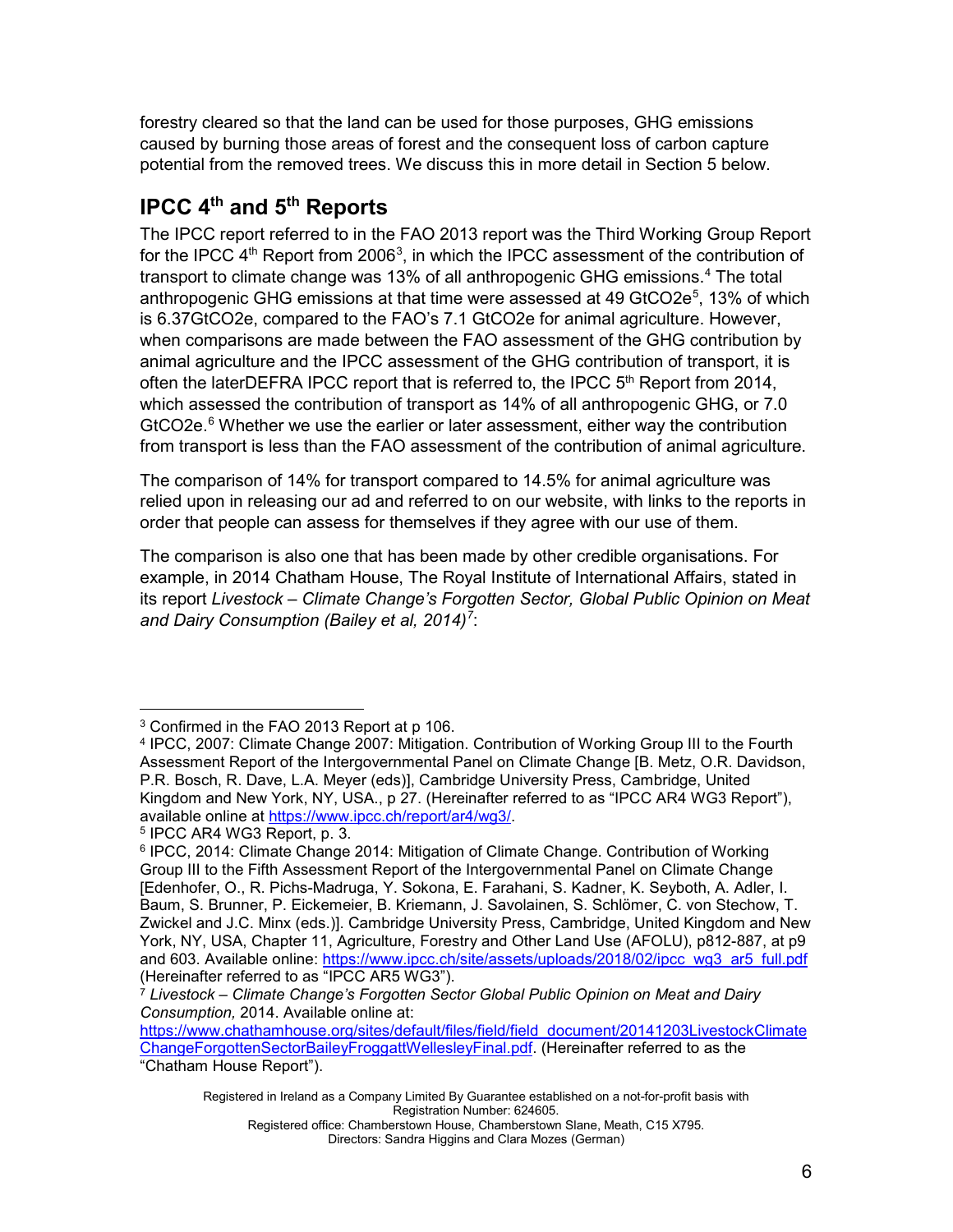*"Greenhouse gas emissions from the livestock sector are estimated to account for 14.5 per cent of the global total, more than direct emissions from the transport sector," [8](#page-6-0) and*

*"Human consumption of meat and dairy products is a major driver of climate change. Greenhouse gas (GHG) emissions associated with their production are estimated to account for over 14.5 per cent of the global total. This is more than the emissions produced from powering all the world's road vehicles, trains, ships and aeroplanes combined[9](#page-6-1) ," and* 

*"The UN Food and Agriculture Organization (FAO) estimates emissions attributable to the livestock sector amount to 7.1 GtCO2e per annum. This includes emissions associated with activities along the value chain, including feed production, livestock production, slaughter, processing and retail; see FAO (2013). The IPCC estimates direct emissions from global transport amounted to 7.0 GtCO2 e in 2010; see IPCC (2014)[10.](#page-6-2)"*

Similarly, in the 2017 report *Climate Change and Livestock: Impacts, Adaptation, and Mitigation* (Rojas-Downing et al, 2017), the authors note that:

"*Emissions from livestock production contribute more GHG to the [atmosphere](https://www.sciencedirect.com/topics/social-sciences/atmosphere) than the entire global transportation sector.*"[11](#page-6-3)

In making this statement they rely on the 2013 FAO report for the 14.5% contribution of animal agriculture. noting:

*"The livestock sector's contribution of 14.5% of total anthropogenic GHG emissions was evaluated by [Gerber et al. \(2013\)](https://www.sciencedirect.com/science/article/pii/S221209631730027X#b0250) using a global livestock [environmental](https://www.sciencedirect.com/topics/earth-and-planetary-sciences/environmental-assessment) assessment model (GLEAM). GLEAM performs an analysis of the emissions of global livestock production along supply chains."* (Gerber et al is the 2013 FAO report).<sup>[12](#page-6-4)</sup>

Although the media has not given this issue the attention it deserves, on the occasions when they have discussed the contribution of animal agriculture to climate change, they have made make this comparison between animal agriculture and transport. For example:

"*Livestock are responsible for about 14.5 percent of global greenhouse gas emissions, according to the United Nations' Food and Agriculture Organisation* 

Registered in Ireland as a Company Limited By Guarantee established on a not-for-profit basis with Registration Number: 624605.

<span id="page-6-0"></span><sup>8</sup> Chatham House Report p. 2.

<span id="page-6-2"></span><span id="page-6-1"></span><sup>9</sup> Chatham House Report p. 4.

<sup>10</sup> Chatham House Report p. 4 footnote 1.

<span id="page-6-4"></span><span id="page-6-3"></span><sup>11</sup> Rojas-Downing et al, (2017) *Climate Change and Livestock: Impacts, Adaptation, and Mitigation* (published in [Climate Risk Management](https://www.sciencedirect.com/science/journal/22120963) [Volume 16,](https://www.sciencedirect.com/science/journal/22120963/16/supp/C) 2017, Pages 145-163), p 152. Available online at:<https://www.sciencedirect.com/science/article/pii/S221209631730027X> <sup>12</sup> Rojas-Downing et al (2017) as above.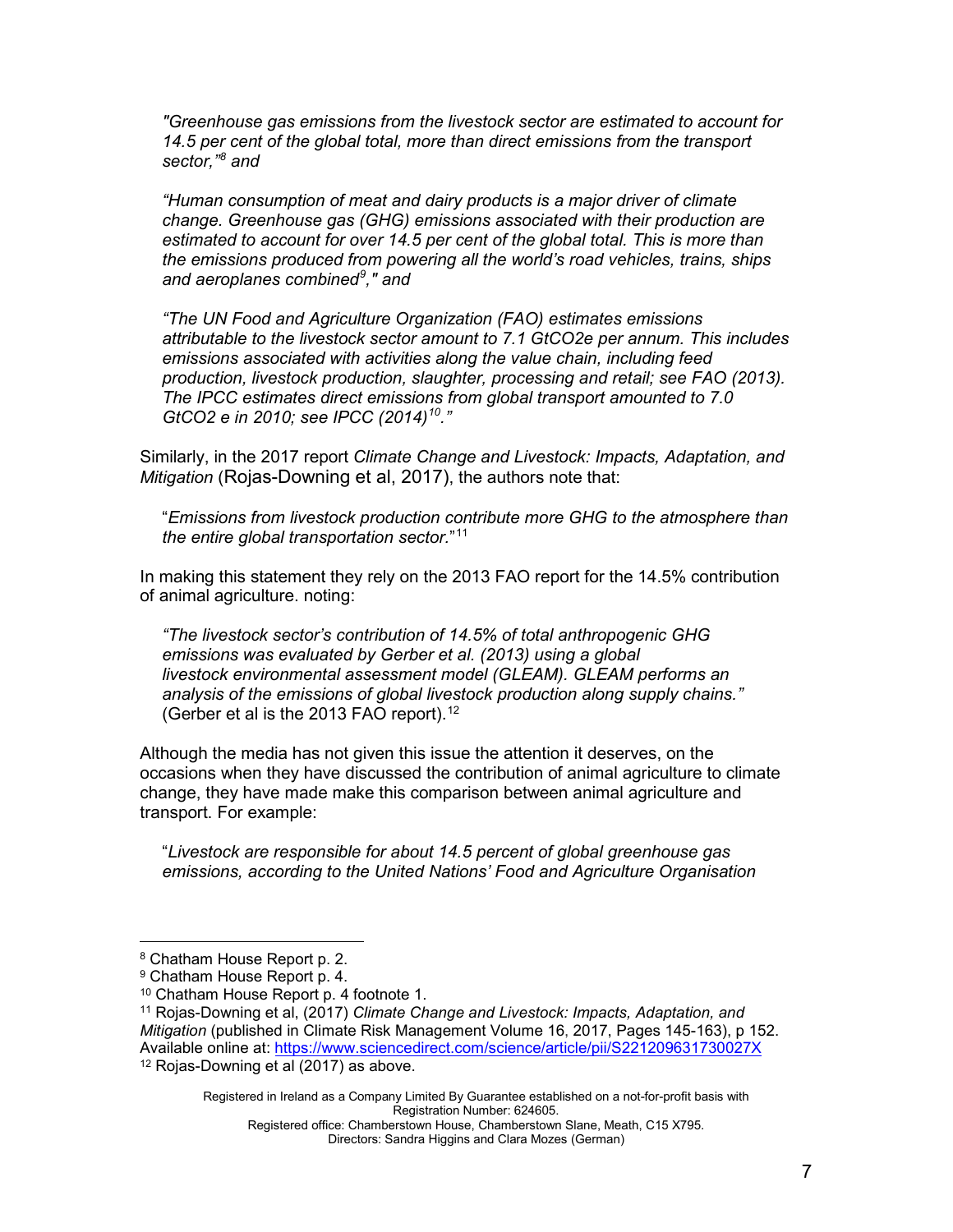*(FAO)……The U.N.'s Intergovernmental Panel on Climate Change says transport is responsible for 14 percent of emissions*."[13](#page-7-0)

## **The Exclusion of Fishes**

We note that the 2013 FAO report considered only land animals used for food, or what it describes as "livestock". It did not consider fishes; it looked only at cows, buffalo, sheep, goats, pigs and chickens.[14](#page-7-1)

Our ad concerns the contribution to climate change of using animals for food, and fishes are included within this category. Therefore, the GHG contribution of consuming fishes must be added to the FAO 14.5% to get the full figure for the GHG contribution of consuming animals.

Fishes are animals. They are classed as vertebrates<sup>[15](#page-7-2)</sup>. The Encyclopaedia Britannica notes that:

*"Fish, any of approximately 34,000 [species](https://www.britannica.com/science/species-taxon) of [vertebrate](https://www.britannica.com/animal/vertebrate) [animals](https://www.britannica.com/animal/animal) (phylum [Chordata\)](https://www.britannica.com/animal/chordate) found in the fresh and salt waters of the world. Living species range from the primitive jawless [lampreys](https://www.britannica.com/animal/lamprey) and [hagfishes](https://www.britannica.com/animal/hagfish) through the cartilaginous [sharks,](https://www.britannica.com/animal/shark) [skates,](https://www.britannica.com/animal/skate-fish) and [rays](https://www.britannica.com/animal/ray-fish) to the abundant and [diverse](https://www.merriam-webster.com/dictionary/diverse) [bony fishes.](https://www.britannica.com/animal/bony-fish)" [16](#page-7-3)*

The impact of fishing on GHG emissions is largely ignored. In one study, *Fuel Use and Greenhouse Gas Emissions of World Fisheries,* (Parker et al, 2018), the authors concluded:

*"We estimate that fisheries consumed 40 billion litres of fuel in 2011 and generated a total of 179 million tonnes of CO2-equivalent GHGs……Fisheries are typically energy-intensive operations that produce the majority of their emissions directly from burning fossil fuels*."[17](#page-7-4)

Recent reports indicate that we continue to underestimate the overall impact of fishing on GHG emissions. One of the authors of the 2018 study '*Reducing food's environmental impacts through producers and consumers' (*J. Poore and T. Nemecek, May 31, 2018)  $18$ , noted that:

<span id="page-7-3"></span><sup>16</sup> <https://www.britannica.com/animal/fish>

<span id="page-7-0"></span><sup>13</sup> [https://www.reuters.com/article/us-global-livestock-emissions/fighting-global-warming-one-cow](https://www.reuters.com/article/us-global-livestock-emissions/fighting-global-warming-one-cow-belch-at-a-time-idUSKBN1K91CU)[belch-at-a-time-idUSKBN1K91CU](https://www.reuters.com/article/us-global-livestock-emissions/fighting-global-warming-one-cow-belch-at-a-time-idUSKBN1K91CU)<br><sup>14</sup> FAO 2013 Report, Overview xii, and Section 4 Emissions by Species pg 23-43.

<span id="page-7-2"></span><span id="page-7-1"></span><sup>&</sup>lt;sup>15</sup> See for example: [https://www.thoughtco.com/the-six-basic-animal-groups-4096604;](https://www.thoughtco.com/the-six-basic-animal-groups-4096604) <https://www.britannica.com/animal/animal/Evolution-and-paleontology>

<span id="page-7-5"></span><span id="page-7-4"></span><sup>17</sup> *Fuel Use and Greenhouse Gas Emissions of World Fisheries,* Nature Climate Change, Vol 8, April 2018, 333-337 at p 333. http://www.ecomarres.com/downloads/GlobalFuel.pdf <sup>18</sup> *Reducing food's environmental impacts through producers and consumers***,** J. Poore and T. Nemecek, May 31, 2018, *Science* 360 (6392), 987-992. <https://josephpoore.com/Science%20360%206392%20987%20-%20Accepted%20Manuscript.pdf>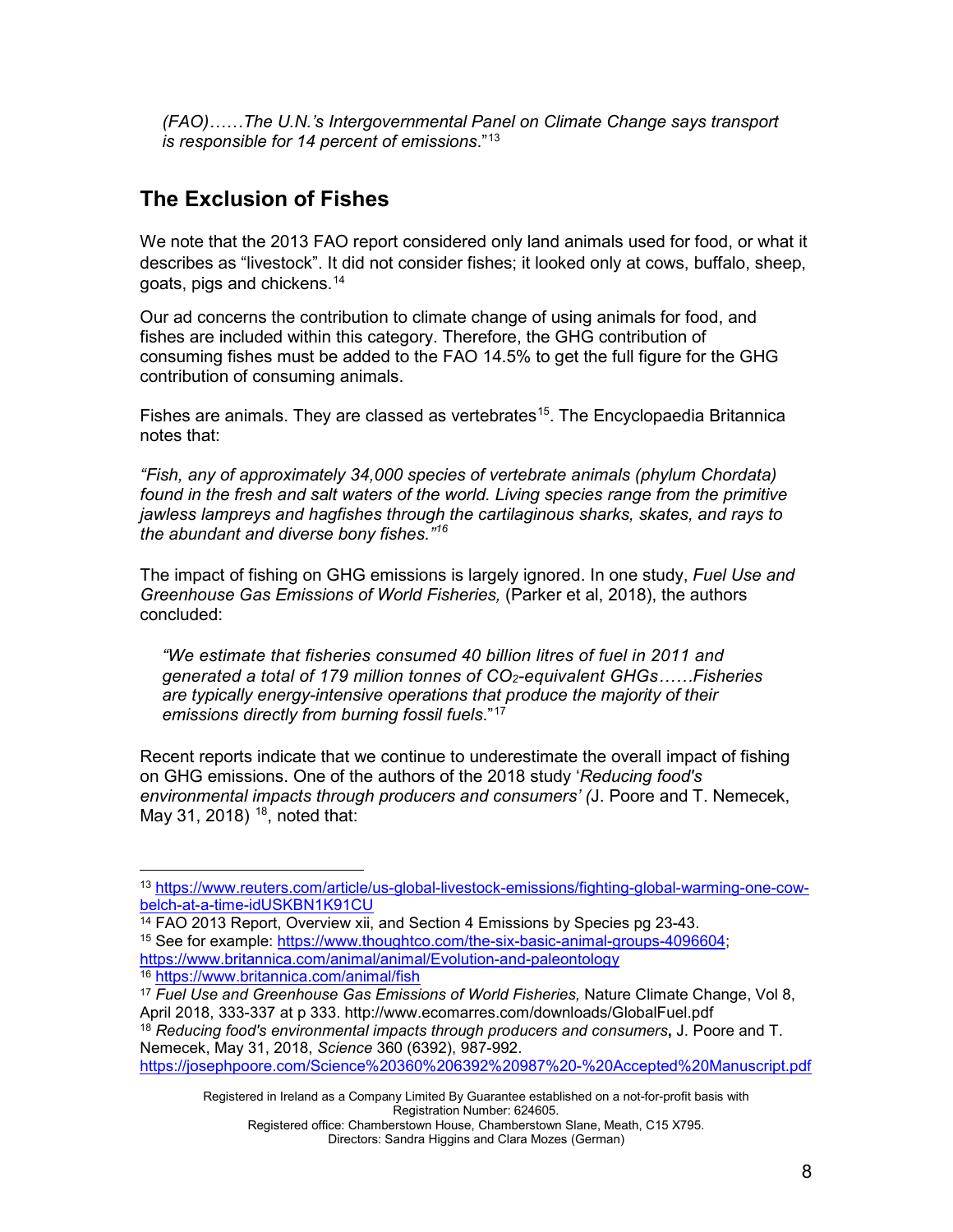*"One surprise from the work was the large impact of freshwater fish farming, which provides two-thirds of such fish in Asia and 96% in Europe, and was thought to be relatively environmentally friendly. "You get all these fish depositing excreta and unconsumed feed down to the bottom of the pond, where there is barely any oxygen, making it the perfect environment for methane production," a potent greenhouse gas, Poore said. [19](#page-8-1)*

A thorough study into the overall contribution of fishing to GHG emissions and climate change is sorely needed. For our purposes, we simply note that the 14.5% share attributed to animal agriculture does not include the consumption of fishes and so the contribution to climate change of consuming animals, including fishes, will be higher than 14.5%, making it a larger proportion still than that attributable to transport.

## <span id="page-8-0"></span>**4. Climate Change, a Global Phenomenon**

The statement in the ad is a general one, that eating animal foods contributes more to climate change than transport. Climate change is a global phenomenon. GHG emissions in one country or region will have an impact in terms of climate change in other parts of the world. It is in recognition of the fact that it is a global issue requiring international solutions, that the UN IPCC takes a leading role in data analysis and policy advice in this area.

Compiling international data on GHG emissions involves individual countries collating and submitting data for their own territorial area, following guidelines set down by the IPCC, which data is then collated into international reports in order that the required global perspective can be applied. While it is relevant for individual countries to discuss their own emissions from activities carried out within their territory, in order that they can better assess the impact of those activities, that is only one element of the overall picture.

We live in a global economy, with a global food system, and emissions figures from production activities within a country do not give us the full picture in terms of the GHG emissions attributable to our behaviour. Critically, they do not tell us anything about the GHG emissions or land use change generated in other countries to produce the products we import and consume here. This is one example of the necessity of viewing the causes and effects of climate change globally.

Most people recognise that climate change is a global phenomenon, and that when we talk of causes or contributors to climate change, we are talking in global terms. When we read or hear discussion about climate change, the default is that the discussion is about the global situation, unless it is made expressly clear that a more localised situation is being discussed. In our submission, in this context, it is quite clear that our ad is

<span id="page-8-1"></span><sup>19</sup> [https://www.theguardian.com/environment/2018/may/31/avoiding-meat-and-dairy-is-single](https://www.theguardian.com/environment/2018/may/31/avoiding-meat-and-dairy-is-single-biggest-way-to-reduce-your-impact-on-earth)[biggest-way-to-reduce-your-impact-on-earth;](https://www.theguardian.com/environment/2018/may/31/avoiding-meat-and-dairy-is-single-biggest-way-to-reduce-your-impact-on-earth)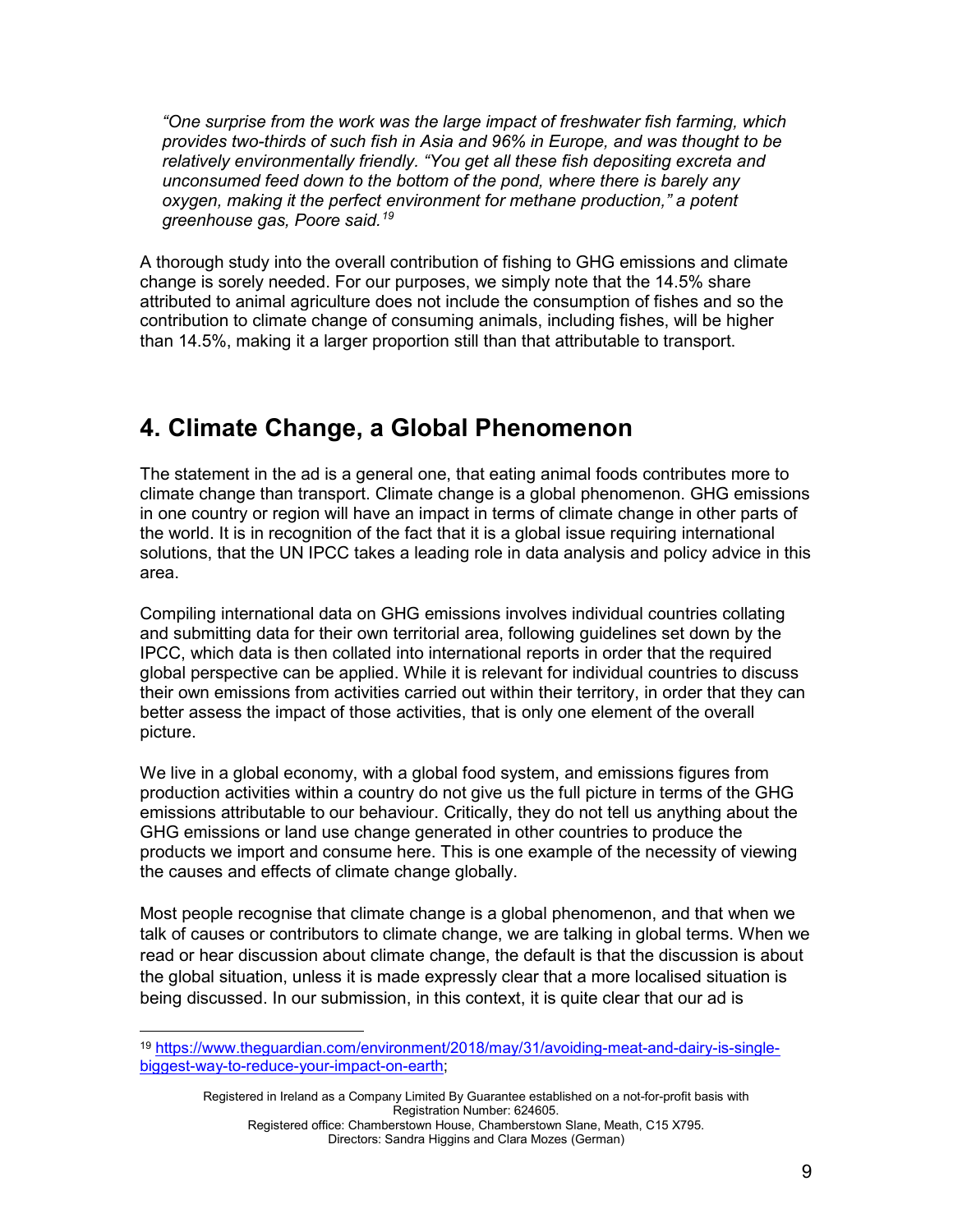addressing the contribution of consuming animal products globally, as compared to the contribution of all international travel. The name of our organisation Go Vegan World, which is clearly stated on the ads in our logo, also makes it very clear that our work pertains to the global issues of animal use.

Moreover, when reference is made to our website, which every viewer is encouraged to visit as the website is on the ad, it is made doubly clear that we are discussing an international situation. We discuss in detail on our page the impact of animal agriculture globally on our shared environment, and specifically the role of animal agriculture and transport internationally in terms of their contribution to climate change.

## <span id="page-9-0"></span>**Data Referenced by Complainants**

#### <span id="page-9-1"></span>**Complaint by National Farmers Union Scotland**

The summary of the complaint by the National Farmers Union Scotland that was provided to us does not make any specific challenges to our ad; rather it is a general complaint that the ad is misleading and cannot be substantiated. However, in your covering letter you have said that the complainant referred to UK data and asked us to comment in response to that:

The first document referred to is the Department of Business, Energy and Industry Strategy 2017 UK Greenhouse Gas Emissions, Summary Page: [https://assets.publishing.service.gov.uk/government/uploads/system/uploads/attachment](https://assets.publishing.service.gov.uk/government/uploads/system/uploads/attachment_data/file/776083/2017_Final_emissions_statistics_one_page_summary.pdf) [\\_data/file/776083/2017\\_Final\\_emissions\\_statistics\\_one\\_page\\_summary.pdf](https://assets.publishing.service.gov.uk/government/uploads/system/uploads/attachment_data/file/776083/2017_Final_emissions_statistics_one_page_summary.pdf)

The second document is the report this summary is taken from, the "*2017 UK Greenhouse Gas Emissions, Final Figures, Statistical Release: National Statistics" 5 February 2019*:

[https://assets.publishing.service.gov.uk/government/uploads/system/uploads/attachment](https://assets.publishing.service.gov.uk/government/uploads/system/uploads/attachment_data/file/776085/2017_Final_emissions_statistics_-_report.pdf) data/file/776085/2017 Final emissions statistics - report.pdf. In that report it is made clear that the geographical area covered is the UK. For example, on page 6 it is stated that: "*The geographic coverage of this report is UK only unless stated otherwise*." On page 15 it is stated that: "*In 2017, 27 per cent of greenhouse gas emissions in the UK were estimated to be from the transport sector, 24 per cent from energy supply, 17 per cent from business, 15 per cent from the residential sector and 10 per cent from agriculture."* (emphasis added)

You note that "*Their interpretation of the figures these links take you to is that transport was the largest emitting sector of UK greenhouse gas emissions in 2017."*

As explained above, our ad is discussing the role of animal consumption globally as compared to transport internationally, and therefore it is global figures that are relevant, not UK specific figures. We believe most people viewing our ad will appreciate that.

However, even if you were to find that most viewers would understand the statement to be specific to the UK, the figures referred to by the complainants do not invalidate our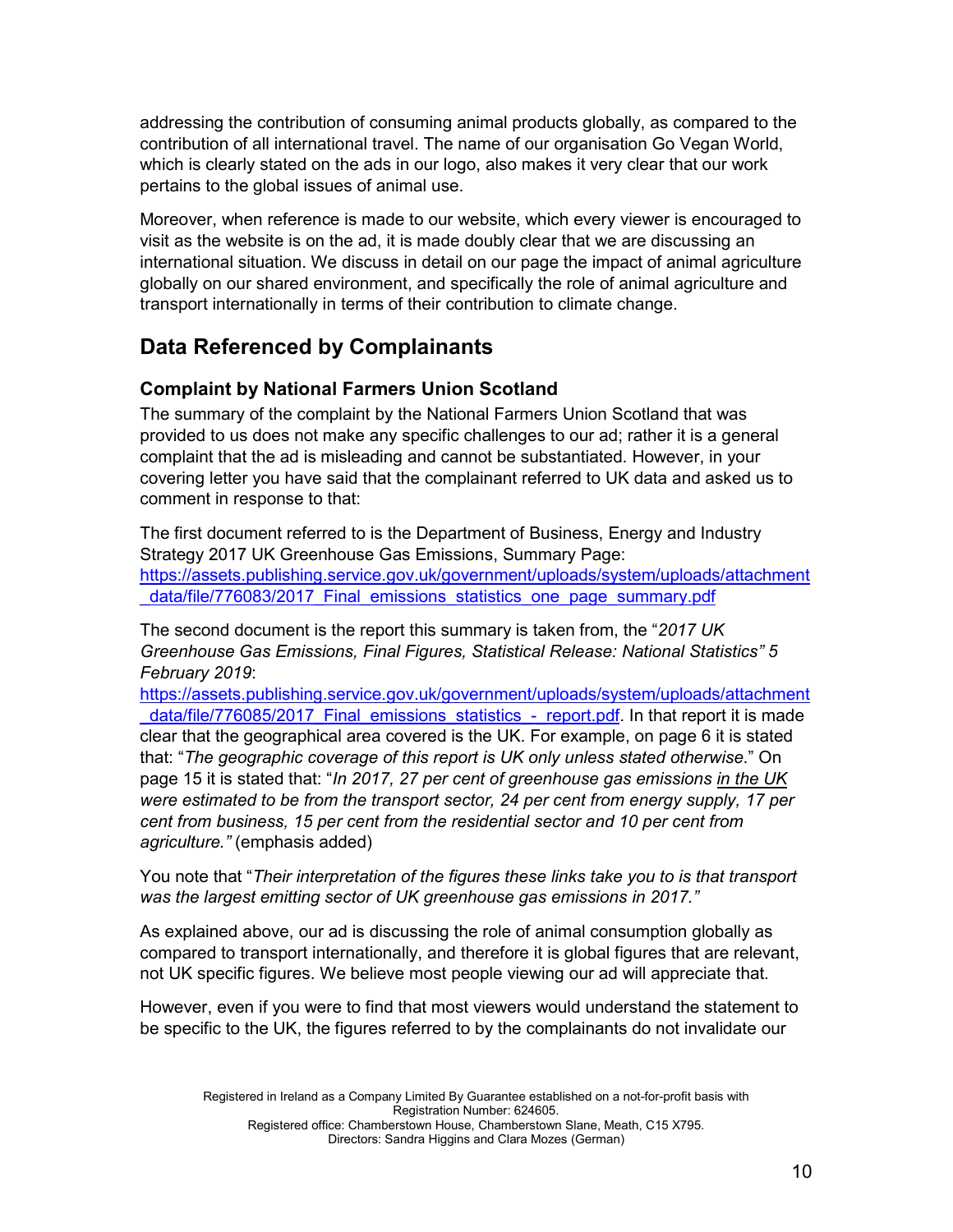statement as those figures do not pertain to the overall impact on climate change of consuming animal products.

The UK figures appear to cover only direct emissions from using animals in the UK. This misses a large part of the picture in terms of the overall impact of using animals for food. This was noted in the report *How low can we go? An assessment of greenhouse gas emissions from the UK food system and the scope to reduce them by 2050 (Audsley et*  al, [20](#page-10-0)09) (hereinafter referred to as the "FCNR Report") at page 8-9<sup>20</sup>:

*"UK greenhouse gas inventories indicate that 7% of UK emissions are attributable to UK agriculture made up of the equivalent of 51 Mt of CO2e as carbon dioxide (11%), methane (37%) and nitrous oxide (53%). This is only a small proportion of total emissions attributable to the food system. There are also emissions from the manufacture of farm inputs, food processing, distribution, retailing and preparation. The manufacture of nitrogen fertilisers (registered in GHG inventories as an industrial emission) is the most important cause of direct emissions upstream of agriculture. About 900,000 tonnes of nitrogen as fertiliser is used in UK agriculture each year. Assuming 80% is ammonium nitrate and 20% is urea, the manufacture of this fertiliser emits the equivalent of 6 Mt of carbon dioxide, the equivalent of about 1% of the GHG emissions in the UK."*

Furthermore, our ad concerns the "contribution" of animal use for food on climate change; it is not specific to emissions. The UK figures do not take into account landuse associated with animal agriculture, a very significant element of the overall impact on climate change of using animals for food, as has been recognised in the FAO 2013 report. To assess the contribution to climate change of consuming animal products in the UK a full assessment would be required covering not only direct emissions from the animals but all related emissions within the farm gate and beyond. This would include the impact of producing food for those animals, using fertilizer to produce that food, clearing land to grow that food and for grazing, as well as the loss of carbon capture potential through using land for animal agriculture.

In terms of the land-use aspect, a recent report published by Harvard Law School considered land-use in the UK: *Eating Away at Climate Change With Negative Emissions, Repurposing UK Agricultural Land to Meet Climate Goals,* (Harawatt & Hayek, 2019).<sup>[21](#page-10-1)</sup> It noted that around half of the total land area of the UK is used for animal agriculture.<sup>[22](#page-10-2)</sup> This is made up of land used for grazing or pasture and land used

<span id="page-10-1"></span><sup>21</sup> Harawatt, H & Hayek, MN, (2019) *Eating Away at Climate Change With Negative Emissions, Repurposing UK Agricultural Land to Meet Climate Goals,* Harvard Law School. [https://animal.law.harvard.edu/wp-content/uploads/Eating-Away-at-Climate-Change-with-](https://animal.law.harvard.edu/wp-content/uploads/Eating-Away-at-Climate-Change-with-Negative-Emissions%E2%80%93%E2%80%93Harwatt-Hayek.pdf)[Negative-Emissions%E2%80%93%E2%80%93Harwatt-Hayek.pdf](https://animal.law.harvard.edu/wp-content/uploads/Eating-Away-at-Climate-Change-with-Negative-Emissions%E2%80%93%E2%80%93Harwatt-Hayek.pdf)

Registered in Ireland as a Company Limited By Guarantee established on a not-for-profit basis with Registration Number: 624605. Registered office: Chamberstown House, Chamberstown Slane, Meath, C15 X795.

Directors: Sandra Higgins and Clara Mozes (German)

<span id="page-10-0"></span><sup>20</sup> Audsley, E., Brander, M., Chatterton, J., Murphy-Bokern, D., Webster, C., and Williams, A. (2009). *How low can we go? An assessment of greenhouse gas emissions from the UK food system and the scope to reduce them by 2050.* Cranfield University.

<span id="page-10-2"></span><sup>22</sup> [https://animal.law.harvard.edu/wp-content/uploads/Eating-Away-at-Climate-Change-with-](https://animal.law.harvard.edu/wp-content/uploads/Eating-Away-at-Climate-Change-with-Negative-Emissions%E2%80%93%E2%80%93Harwatt-Hayek.pdf)[Negative-Emissions%E2%80%93%E2%80%93Harwatt-Hayek.pdf](https://animal.law.harvard.edu/wp-content/uploads/Eating-Away-at-Climate-Change-with-Negative-Emissions%E2%80%93%E2%80%93Harwatt-Hayek.pdf) Harawatt, H & Hayek, MN, (2019) *Eating Away at Climate Change With Negative Emissions, Repurposing UK Agricultural Land to Meet Climate Goals,* Harvard Law School. Page 7 footnote b: "*The UK has a total land*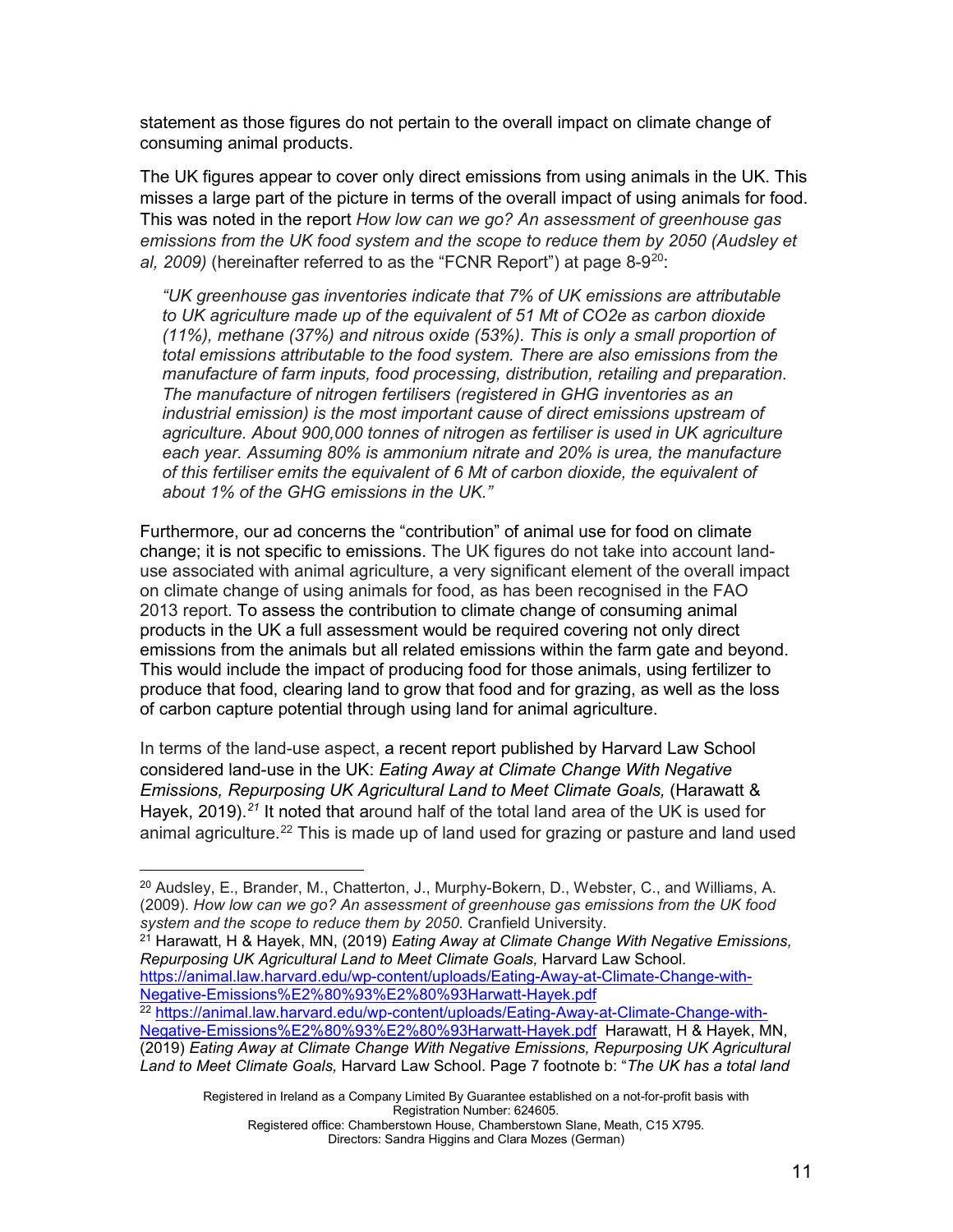to grow crops which are fed to animals. Around half of the available arable land in the UK is currently used to grow food that is fed to animals, rather than growing food for humans<sup>[23](#page-11-0)</sup>. The Harvard researchers concluded that if we used that land instead to grow more food for humans, we could feed everyone in the UK, become completely selfsufficient, and return all of the land currently used for grazing to native woodland. The carbon capture potential from that restored woodland would be highly significant. In the executive summary the authors note that *"reforesting land currently devoted to pasture results in CDR of 3,236 million tonnes CO2, equal to offsetting 9 years of current UK CO2 emissions."* (CDR is Carbon Dioxide Removal).

The UK figures referred to by the complainants also do not account for the animal products consumed in the UK that are produced abroad. Assessment of the contribution to climate change of consuming animals in the UK would have to include the various elements of the supply cycle for products produced abroad, including land-use for grazing and for growing crops to feed animals, and the use of fertilizer.

When we look at the proportion of animal products we consume that have been imported from other countries, and indeed from outside the EU, it is clear that looking only at UK GHG figures missed a very large part of the picture. As noted by the Harvard researchers: "*Although agricultural emissions remain high, the UK is presently not selfsufficient in food production. UK farming currently provides less than 50% of food eaten in the UK (by value).*"[24](#page-11-1)

If we take some figures from the UK "meat" industry, we find the following data in terms of imports of animals and animal products consumed in the UK:

#### *Cow's Flesh*

"The UK currently imports around 35 per cent of the beef and veal it consumes or around 250,000 tonnes annually. Imports have been fairly stable recently, although increasing somewhat in the last two years, partly due to the weak euro. The dominant supplier has always been Ireland, with a market share of almost 70 per cent. No other country accounts for more than eight per cent of UK imports. The EU supplies over 90 per cent of imports, with no single non-EU country supplying more than three per cent of the total."

"Around three-quarters of imports are fresh/chilled beef, mostly boneless cuts, which achieve higher prices because little or no further processing is required and transport costs are lower. Carcases account for less than a fifth of fresh/chilled imports. As outlined above, some imports will be of UK beef (mainly cow beef) returning, following processing in Ireland or the Netherlands."

<span id="page-11-1"></span><span id="page-11-0"></span><sup>23</sup> Harawatt, H & Hayek, MN, (2019) *Eating Away at Climate Change With Negative Emissions, Repurposing UK Agricultural Land to Meet Climate Goals,* Harvard Law School. Page 7. <sup>24</sup> Harawatt, H & Hayek, MN, (2019) *Eating Away at Climate Change With Negative Emissions, Repurposing UK Agricultural Land to Meet Climate Goals,* Harvard Law School. Page 4

*area of 241,930 km2. Animal agriculture occupies 115,900 km2, which is 48% of the total (115,900 km2 /241,930 km2 = 0.479)*."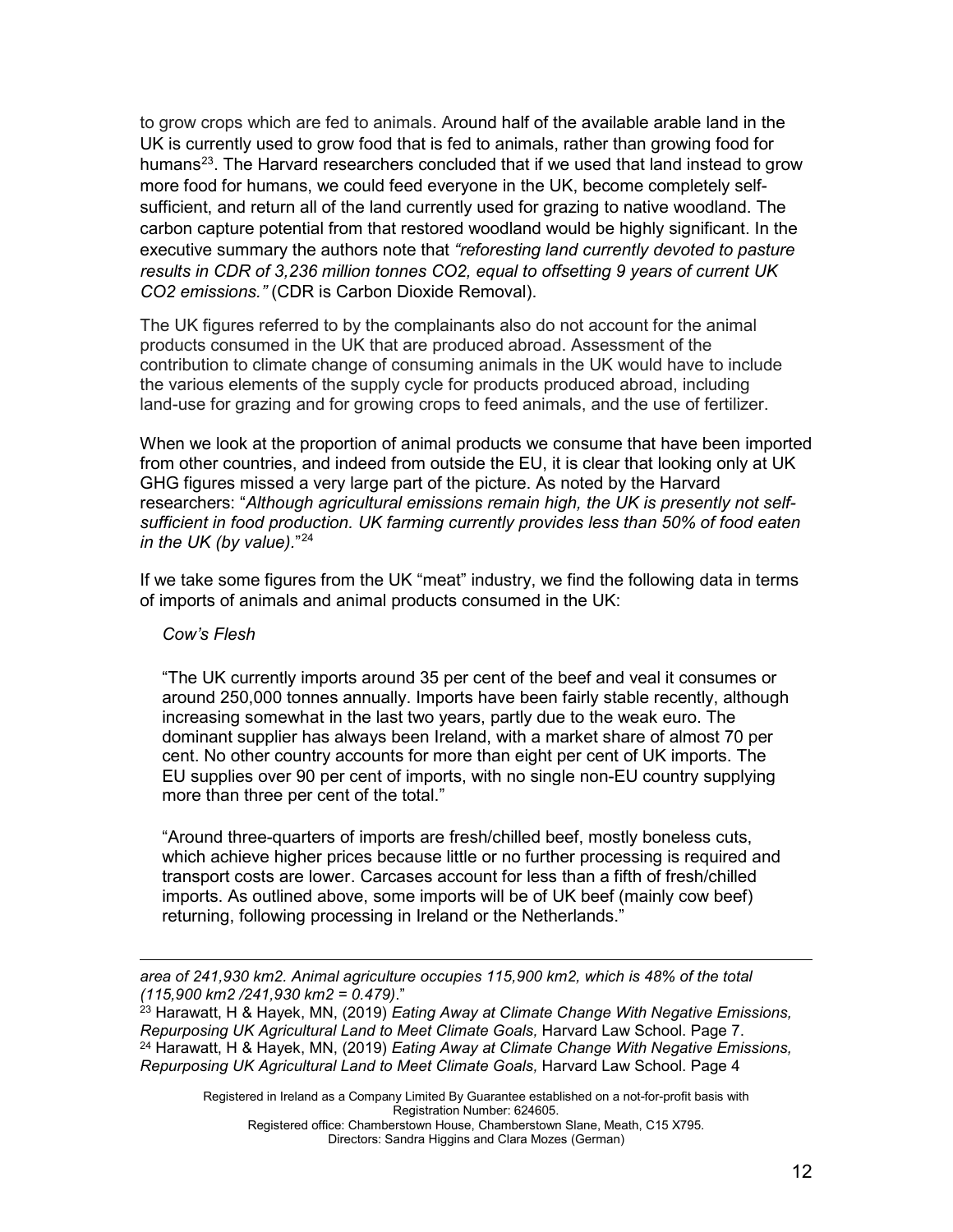"The remaining 25 per cent of imports are frozen consignments, also dominated by boneless cuts."[25](#page-12-0)

#### *Pigs' Flesh*

"The UK is a net importer of pig meat, currently importing around 60 per cent of all the pork it consumes. The volume of these imports stood at 968,000 tonnes in 2015. Import levels have fluctuated slightly over recent years – since falling back in 2012, they have been increasing steadily year on year. Denmark is the dominant supplier, accounting for over a quarter of all UK pork imports. Together with Germany and the Netherlands, they account for 60 per cent of imports. The EU supplies virtually all the pork imported into the UK, due to the high import tariffs on pork from elsewhere."

"On top of this, the UK imports substantial quantities of bacon, gammon, ham, sausages and other processed pig meat products. These are mostly derived from cuts for which domestic demand exceeds supply."[26](#page-12-1)

#### *Sheeps' Flesh*

"The UK currently imports around a third of the sheep meat it consumes, or around 100,000 tonnes annually. Imports have been fairly stable recently. The dominant supplier has always been New Zealand, with a market share of over 70 per cent. Australia is the second largest supplier, accounting for around 15 per cent. This largely reflects the different seasonality of sheep meat production in the Southern Hemisphere, which helps to ensure supplies are available throughout the year. The EU supplies around 10 per cent of imports."

"Over 95 per cent of imports are in the form of cuts, mostly bone-in, which enables them to be targeted at the best value market for that cut (e.g. the UK for legs). Carcases account for less than five per cent of imports."

"The split between fresh and frozen product is more even, with between 55 per cent and 60 per cent coming in the form of frozen product and the remainder being fresh."[27](#page-12-2)

#### *Chickens' Flesh and Eggs*

Data from the Agriculture and Horticulture Development Board ("AHDB") indicates that we import around 50% of chicken "meat" to the UK, and about 20% of the eggs consumed here.<sup>28</sup>

#### *Fishes' Flesh*

Registered in Ireland as a Company Limited By Guarantee established on a not-for-profit basis with Registration Number: 624605.

<span id="page-12-0"></span><sup>25</sup> <https://britishmeatindustry.org/industry/imports-exports/beef-veal/>

<span id="page-12-1"></span><sup>26</sup> <https://britishmeatindustry.org/industry/imports-exports/pigmeat>

<span id="page-12-2"></span><sup>&</sup>lt;sup>27</sup> <https://britishmeatindustry.org/industry/imports-exports/sheepmeat/>

<span id="page-12-3"></span><sup>28</sup> <https://pork.ahdb.org.uk/media/275384/poultry-pocketbook-2018.pdf>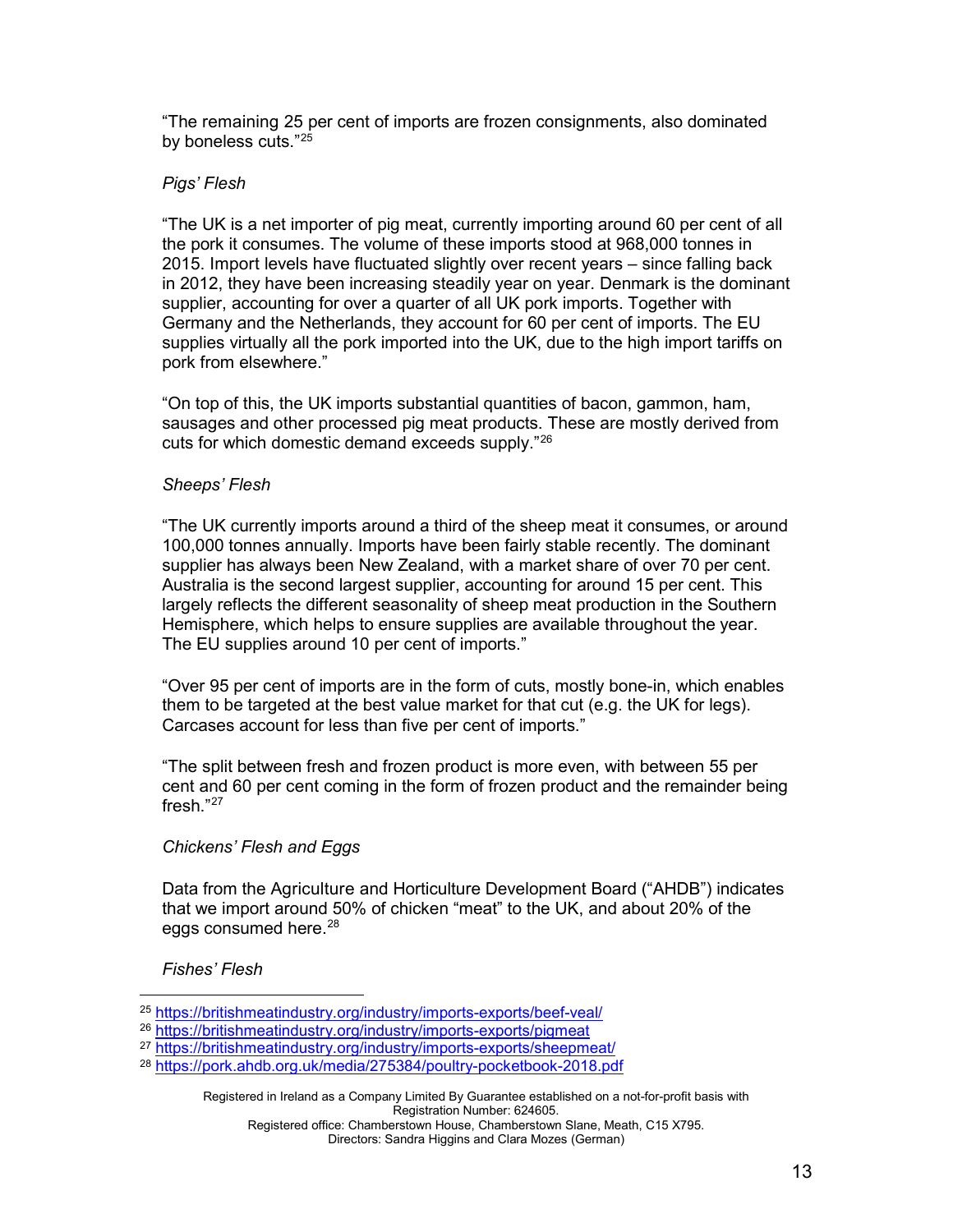In addition, around 70-80% of the seafood consumed in the UK comes from overseas. [29](#page-13-0)

*Cows', Goats' and Sheeps' Milk*

We also import a significant amount of cheese and other dairy products, according to data from the AHDB. [30](#page-13-1)

Clearly there would be some offsetting, in that we also export some of the food produced in the UK, so the GHG's resulting from production could not all be said to be related to consumption in the UK. However, we are a net importer of animal products, importing far more than we export, as confirmed by DEFRA.<sup>[31](#page-13-2)</sup>

In the FCNR report the authors noted:

*"The UK is a net importer of many foods and emissions from the production of imports are not reflected in UK inventories. Previous analyses indicate that overall, UK agriculture, fertiliser production, and livestock agriculture in near-neighbouring countries for export to the UK is responsible for the emission of about 62 Mt carbon dioxide per year, equivalent of 10% of emissions attributed to the UK in inventories. …. Land use change in other countries is also excluded from national emissions inventories. So it can be concluded that the role of the UK food system in global greenhouse gas emissions is far greater than that indicated by UK emissions attributable to UK agriculture."[32](#page-13-3)*

In terms of emissions, as a large amount of the imports of animal products to the UK come from Ireland, it is worth noting that a [recent](https://ec.europa.eu/eurostat/statistics-explained/pdfscache/29569.pdf) publication from Eurostat finds that 30.7% of all greenhouse gases emitted in Ireland come from the agricultural sector, making it the highest percentage of any EU country.<sup>[33](#page-13-4)</sup>

As a significant amount of animal products are imported to the UK from the EU it is worth noting the position there. The study '*Impacts of European livestock production: nitrogen, sulphur, phosphorus and greenhouse gas emissions, land-use, water eutrophication and biodiversity'*, (Leip et al, 2015) found that:

<span id="page-13-0"></span><sup>29</sup> <https://www.seafish.org/article/import-and-export>

<span id="page-13-1"></span><sup>30</sup> [https://dairy.ahdb.org.uk/market-information/processing-trade/imports-exports/uk-dairy-trade](https://dairy.ahdb.org.uk/market-information/processing-trade/imports-exports/uk-dairy-trade-balance/#.XQa1MrxKiM8)[balance/#.XQa1MrxKiM8](https://dairy.ahdb.org.uk/market-information/processing-trade/imports-exports/uk-dairy-trade-balance/#.XQa1MrxKiM8)

<span id="page-13-2"></span><sup>31</sup> [https://www.gov.uk/government/publications/food-statistics-pocketbook-2017/food-statistics-in](https://www.gov.uk/government/publications/food-statistics-pocketbook-2017/food-statistics-in-your-pocket-2017-global-and-uk-supply)[your-pocket-2017-global-and-uk-supply,](https://www.gov.uk/government/publications/food-statistics-pocketbook-2017/food-statistics-in-your-pocket-2017-global-and-uk-supply) see table 3.4.

<span id="page-13-3"></span> $32$  Audsley, E., Brander, M., Chatterton, J., Murphy-Bokern, D., Webster, C., and Williams, A. (2009). *How low can we go? An assessment of greenhouse gas emissions from the UK food system and the scope to reduce them by 2050.* Page 9

<span id="page-13-4"></span><sup>33</sup> *Agriculture - greenhouse gas emission statistics*, p 4. (These statistics are for production within the countries mentioned, they do not account for GHG emissions generated in another country for products consumed at home. They also do not account for land use change, see p 1 table 1, "excluding land use change and forestry" and p3-4). Available online at <https://ec.europa.eu/eurostat/statistics-explained/pdfscache/29569.pdf>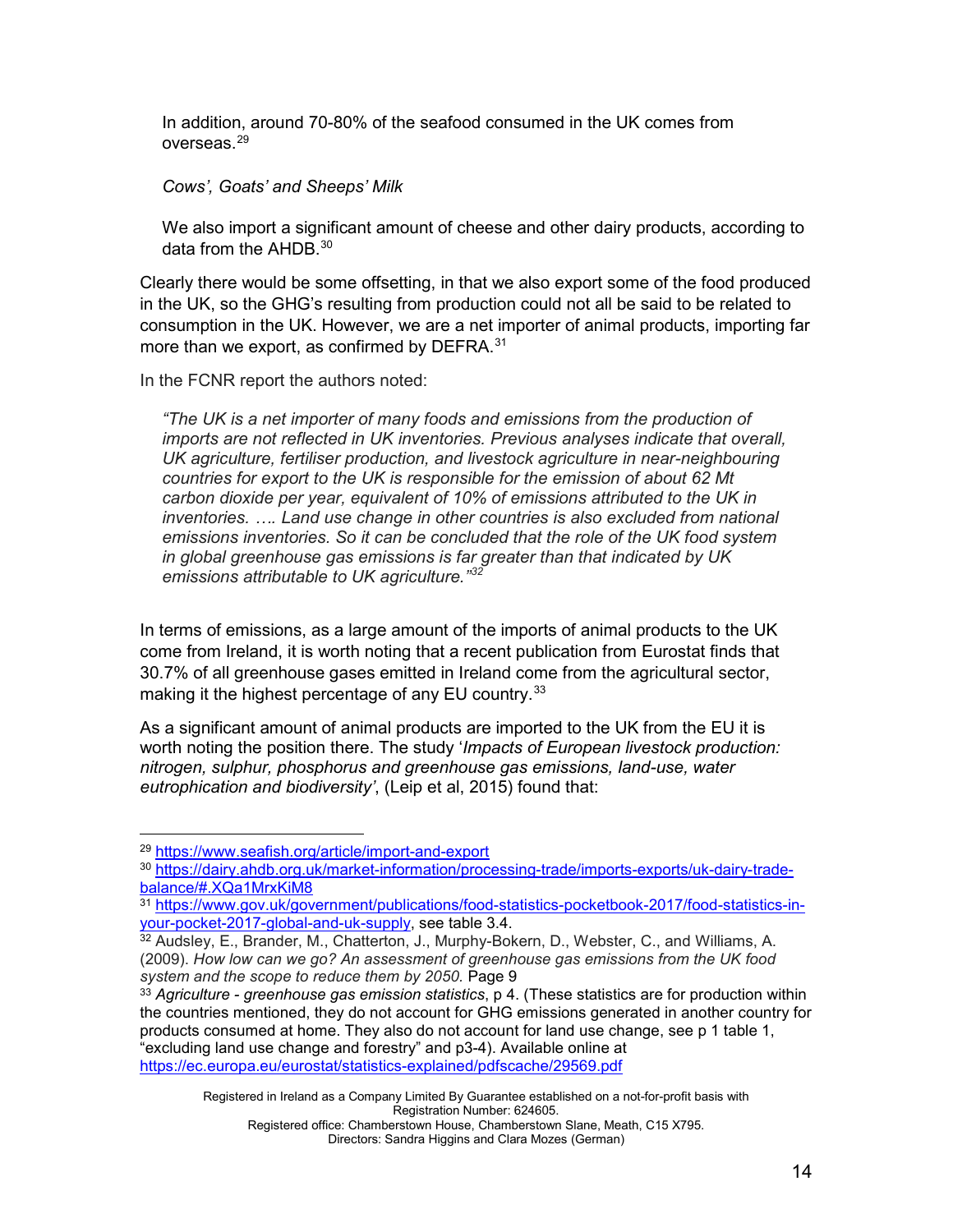"*The direct emissions of GHGs from the agriculture sector itself in 2003–2005 was 483 Tg CO2eq yr, contributing about 10% of total anthropogenic GHG emissions in the European Union. However, we estimated emissions of more than twice that amount when including associated emissions that agriculture causes in other sectors, such as energy, industry, or land use and land use change. Overall, 81% of total European agricultural emissions (including associated emissions and emissions from outside of the EU27) were caused by livestock production*.["34](#page-14-0)

This indicates that when land-use is taken into account the proportion of overall EU GHG emissions allocated to agriculture is not dissimilar to the proportion allocated to agriculture globally, as discussed in section 5. It is also notable that they find that animal agriculture accounts for 81% of all agriculture related emissions in the EU, which is the same proportion of overall agriculture related emissions the FAO attributed to animal agriculture globally.

Animal products imported to the UK do not all come from Europe and any assessment of the overall contribution of consuming animals here must account for the UK's share of emissions and land use beyond Europe. Vast areas of forestry have been cleared to make way for animal agriculture globally, for example as much as 90% of the Amazon has been cleared due to animal agriculture**[35](#page-14-1)**, much of this to satisfy demand for animal products in richer countries including the UK. The Harvard researchers noted:

*"Agriculture is the biggest land user globally, with animal agriculture occupying the majority (83%) of this in exchange for 18% of calories and 37% of protein delivered to the food system for global consumption. Since 1960, animal agriculture has caused 65% of land use change globally, to grow feed crops for farmed animals, and to house farmed animals (in pasture and feedlots), at the expense of native forest, grasslands or savannah". [36](#page-14-2)*

This has been highlighted again recently, for example with The Guardian reporting that:

*"Growing international demand for beef has become a key driver in the destruction of the [Amazon rainforest,](https://www.theguardian.com/environment/amazon-rainforest) with new figures seen by our team revealing the full extent of deforestation directly linked* to *a handful of major food corporations. Beef linked to deforestation is exported globally, including to key markets in the east Asia and Europe.*

Registered in Ireland as a Company Limited By Guarantee established on a not-for-profit basis with Registration Number: 624605.

<span id="page-14-0"></span><sup>34</sup> *Impacts of European livestock production: nitrogen, sulphur, phosphorus and greenhouse gas emissions, land-use, water eutrophication and biodiversity* , Adrian Leip et al 2015 Environ. Res. Lett. 10 (2015) p6. Available online: [https://iopscience.iop.org/article/10.1088/1748-](https://iopscience.iop.org/article/10.1088/1748-9326/10/11/115004/pdf) [9326/10/11/115004/pdf](https://iopscience.iop.org/article/10.1088/1748-9326/10/11/115004/pdf)

<span id="page-14-1"></span><sup>35</sup> A number of reports support this, for example the World Bank Working Paper No. 22, *Causes of Deforestation of the Brazilian Amazon*,

[http://documents.worldbank.org/curated/en/758171468768828889/pdf/277150PAPER0wbwp0no](http://documents.worldbank.org/curated/en/758171468768828889/pdf/277150PAPER0wbwp0no1022.pdf) [1022.pdf](http://documents.worldbank.org/curated/en/758171468768828889/pdf/277150PAPER0wbwp0no1022.pdf)

<span id="page-14-2"></span><sup>36</sup> Harwatt and Hayek (2019) Page 2-3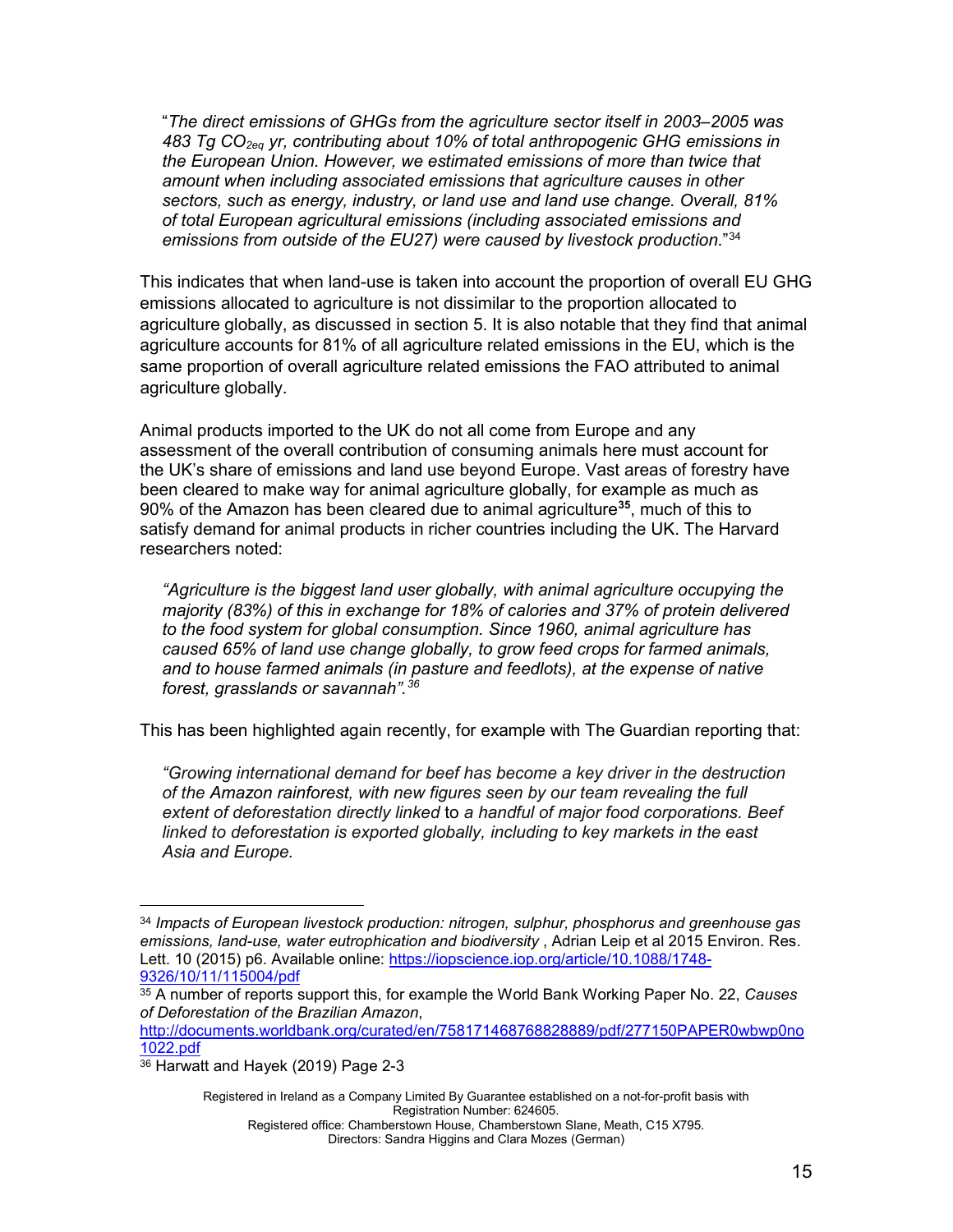*An* investigation *by Trase has uncovered how up to 5,800 sq km of forest is being felled in the Amazon and other areas annually to be converted into pasture used*  for cattle farming, with livestock from deforested areas found to be supplying *abattoirs producing beef for global markets." [37](#page-15-0)*

Vast areas of land are also used to grow food that is fed to animals. The UK is a net importer of the food we feed to the animals used here, as confirmed by DEFRA statistics. **[38](#page-15-1)**

While the FCNR Report may not have accounted for all elements in the food production process in its estimate of the impact of food consumption in the UK, in terms of the elements they did consider they concluded:

*"We estimate that the supply of food for the UK results in a direct emission of 152 Mt CO2e with a 95% confidence interval of 217 and 289 Mt CO2e. Total UK consumption emissions are estimated to be about 748 Mt CO2e (excluding land use change). This means that direct emissions from the UK food system are about 20% of the currently estimated consumption emissions... Of these, about 58% arise from the production of animal products which account for just over 30% of consumer energy intake. A further 102 Mt CO2e from land use change is attributable to UK food. When our estimate of land use change emissions is considered, food consumption emissions rise to 30% of total consumption emissions."[39](#page-15-2)*

*"This study is perhaps the first that estimates the proportion of global land use change emissions (mainly deforestation) attributable to the UK food supply chain. When land use change emissions are considered, about a half of UK food chain emissions arise outside the UK. We conclude that the direct and indirect effect of the supply of food for the UK as a contributor to global land use change pressures is a significant factor in UK consumption emissions. It accounts for 40% of the emissions embedded in food and 12% of emissions embedded in UK consumption…Deforestation is a larger source of emissions than agriculture, and expansion of agriculture is the biggest driver. Our estimate of emissions attributed to the UK is broadly in line with the role of the UK in the global food economy and the UK food system is well connected to global markets. Our analysis is based on the proportion of global land use attributable to the supply chain on the basis of average global yields." [40](#page-15-3)*

Registered in Ireland as a Company Limited By Guarantee established on a not-for-profit basis with Registration Number: 624605.

<span id="page-15-0"></span><sup>37</sup> [https://www.theguardian.com/environment/2019/jul/02/revealed-amazon-deforestation-driven](https://www.theguardian.com/environment/2019/jul/02/revealed-amazon-deforestation-driven-global-greed-meat-brazil)[global-greed-meat-brazil](https://www.theguardian.com/environment/2019/jul/02/revealed-amazon-deforestation-driven-global-greed-meat-brazil)

<span id="page-15-1"></span><sup>38</sup> [https://www.gov.uk/government/publications/food-statistics-pocketbook-2017/food-statistics-in](https://www.gov.uk/government/publications/food-statistics-pocketbook-2017/food-statistics-in-your-pocket-2017-global-and-uk-supply)[your-pocket-2017-global-and-uk-supply,](https://www.gov.uk/government/publications/food-statistics-pocketbook-2017/food-statistics-in-your-pocket-2017-global-and-uk-supply) see table 3.4.

<span id="page-15-2"></span><sup>39</sup> Audsley, E., Brander, M., Chatterton, J., Murphy-Bokern, D., Webster, C., and Williams, A. (2009). *How low can we go? An assessment of greenhouse gas emissions from the UK food system and the scope to reduce them by 2050.* Page 64

<span id="page-15-3"></span><sup>40</sup> Audsley, E., Brander, M., Chatterton, J., Murphy-Bokern, D., Webster, C., and Williams, A. (2009). *How low can we go? An assessment of greenhouse gas emissions from the UK food system and the scope to reduce them by 2050.* Page 64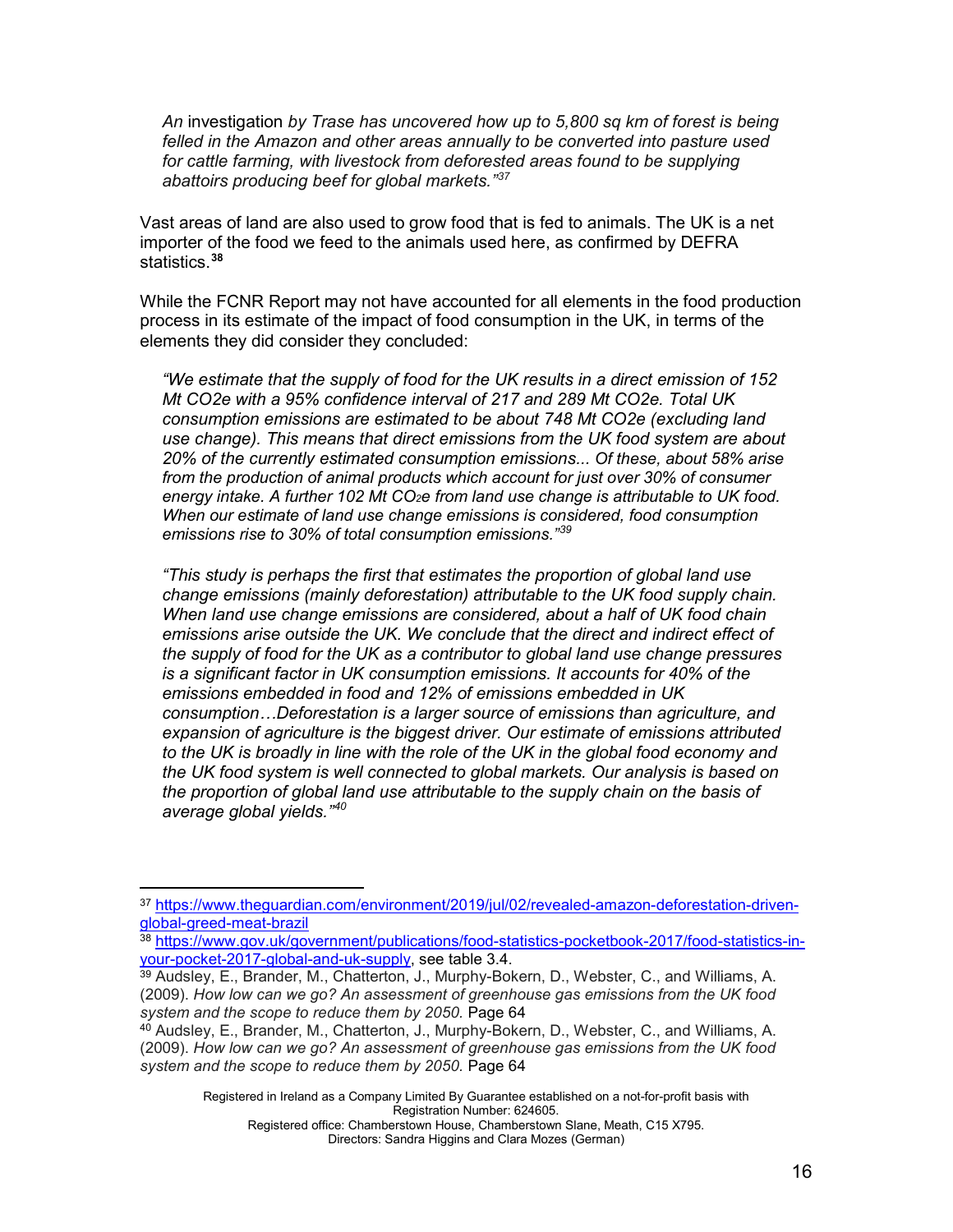The complainants have also referred to a Scottish publication, which "*provides estimates of greenhouse gas emissions in Scotland for the years 1990 to 2016*". <https://www.gov.scot/publications/scottish-greenhouse-gas-emissions-2016/> You note that: "*They conclude that transport in Scotland is the biggest contributor to climate change and not as claimed in the poster."*

The same points we have made above in relation to the UK statistics apply equally to Scottish emissions data. These figures cover only emissions in Scotland, they do not account for emissions or the overall impact on climate change from *consuming* animals in Scotland. We do not appear to have specific figures for imports of animal products to Scotland, only UK wide data. For example, Quality Meat Scotland refers to UK data on imports when discussing imports in its meat industry reports: [https://www.qmscotland.co.uk/sites/default/files/scottish\\_red\\_meat\\_industry\\_profile\\_201](https://www.qmscotland.co.uk/sites/default/files/scottish_red_meat_industry_profile_2018_edition.pdf) 8 edition.pdf The points made above regarding the amount of animal products we import and the food imported to feed animals used and killed here, apply to Scotland as to the UK.

You note that "*They also make the point that not all emissions from agriculture will be associated with livestock products*." As discussed in Sections 3 and 5 of this submission, we do not rely upon figures for emissions from agriculture as a whole; we rely upon the specific assessment of the impact of animal agriculture produced by the FAO in 2013.

In summary, it is our assertion that the ad is to be read as referring to the global position and most people will view it as such. However, even if the complainant were correct that it was to be read as specific to the UK, the data they refer to covers only direct emissions from using animals in the UK, it does not show what the overall contribution of consuming animals is; that would require a full lifecycle assessment of the impact of animal products consumed here wherever they were produced.

#### <span id="page-16-0"></span>**Complaint by Member of the Public**

You have advised that the complainant member of the public has referred to a blog in which the writer claimed that "*agriculture contributes about 10-13% of global greenhouse gas emissions, coming second behind transport."* You provided the following link for this blog. *[https://www.wri.org/blog/2014/05/everything-you-need-know-about-agricultural](https://www.wri.org/blog/2014/05/everything-you-need-know-about-agricultural-emissions)[emissions.](https://www.wri.org/blog/2014/05/everything-you-need-know-about-agricultural-emissions)* 

We see that the blog was published in 2014 by Stephen Russell. It appears that he is no longer working with WRI and there is no information on their site regarding his qualifications. Indeed, the website [www.wri.org](http://www.wri.org/) does not provide a lot of information regarding the role or make up of WRI itself. It states under the "About" section that it is a research organization*.* It is not an organisation that is well known to us.

In his blog Stephen Russell stated: "*Farms emitted 6 billion tonnes of GHGs in 2011, or about 13 percent of total global emissions. That makes the agricultural sector the world's second-largest emitter, after the energy sector (which includes emissions from power generation and transport).*" He appears to be talking about agriculture, not animal agriculture. Unfortunately, we have not been able to access the source apparently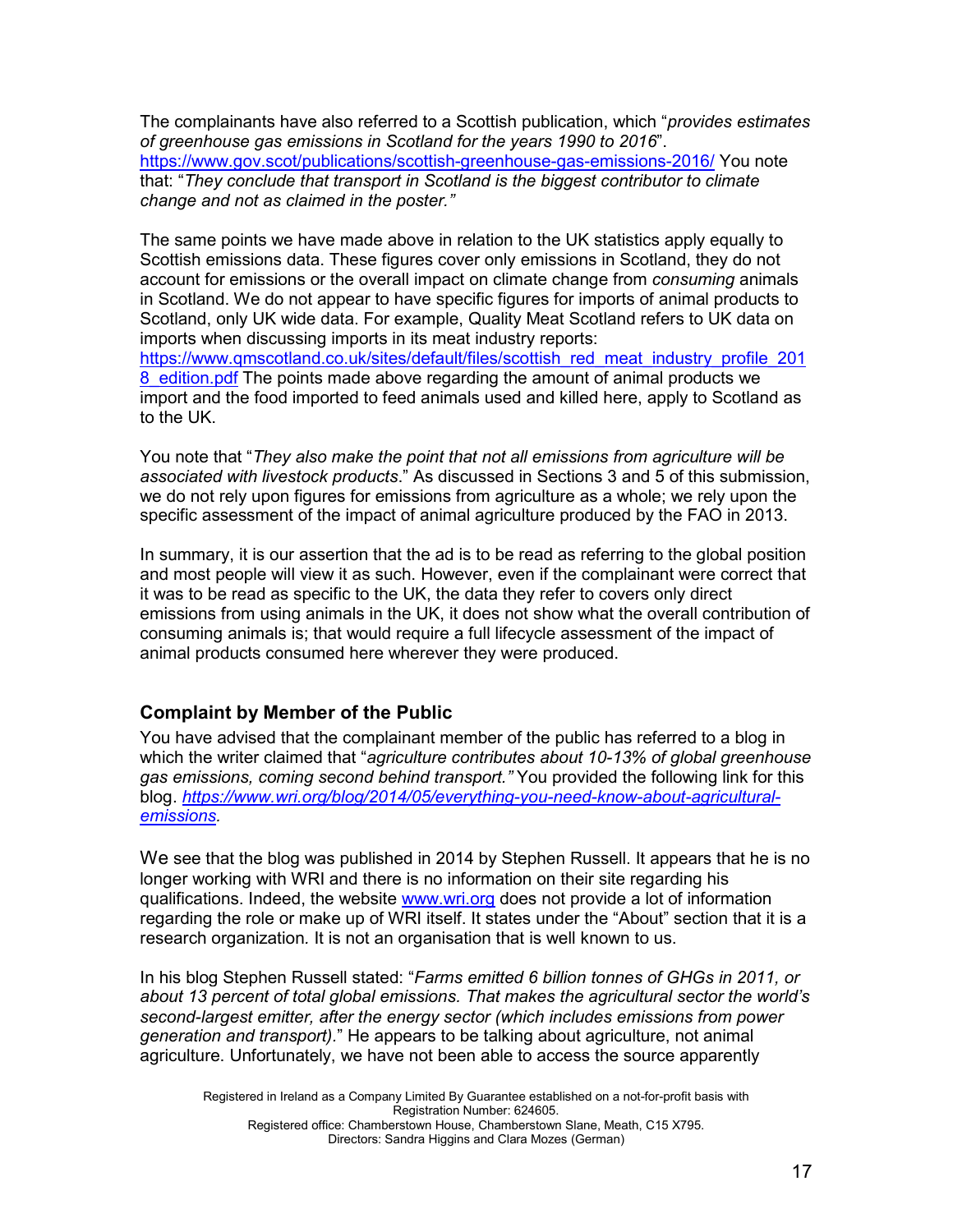footnoted in support of this statement. That link takes us to another WRI page and we cannot see anything on that page that relates to the 13% claim. As he did not state in the text what he was citing in support of his statement we are left with an unsupported sentence in a blog post from 2014 by someone who no longer works with WRI. Mr Russell made no reference in his blog to the FAO 2013 report, which found that animal agriculture contributed 7.1 GtCO2e.

We note that the same topic has recently been updated on the WRI website and now states: "*About 23% of global human-caused greenhouse gas emissions come from agriculture, forestry and other land uses" [41](#page-17-1)* This is in line with the IPCC assessment of the GHG contribution of agriculture and land use, as discussed in section 5.

## <span id="page-17-0"></span>**5. Further Detail on Expert Reports**

It may be that the information in sections 1-4 is sufficient to address the complainants' assertion that the statement made in our ad is misleading, as we have demonstrated that it can be substantiated. However, in this section we set out additional detail about the international reports we have referred to in case it should be of assistance.

As set out in section 3 above, the comparison between the 14% for transport and 14.5% for animal agriculture comes from an IPCC report and an FAO report. In terms of the status of the FAO and IPCC reports, their reliability and credibility, we note the following.

### **FAO**

The FAO "*is a specialized agency of the United Nations that leads international efforts to defeat hunger…..An intergovernmental organization, FAO has 194 Member Nations, two associate members and one member organization, the European Union. Its employees come from various cultural backgrounds and are experts in the multiple fields of activity FAO engages in*."[42](#page-17-2)

The FAO has various departments including Agriculture and Consumer Protection (formerly Animal Production and Health)<sup>[43](#page-17-3)</sup> and the Climate, Biodiversity, Land and Water Department. [44](#page-17-4) They employ experts in relevant fields and for each report they publish they provide full details of the expertise involved. [45](#page-17-5)

The 2013 report referred to above uses analysis conducted at the FAO's Animal Production and Health Division.

<span id="page-17-1"></span><sup>41</sup> [https://www.wri.org/blog/2019/08/7-things-know-about-ipcc-special-report-land-and](https://www.wri.org/blog/2019/08/7-things-know-about-ipcc-special-report-land-and-climate?fbclid=IwAR3ZKAy4Odtj9JMRPjWyO00x2_-79f6pIMByv0tAqOuz8oh9Swt7rX_p8wk)[climate?fbclid=IwAR3ZKAy4Odtj9JMRPjWyO00x2\\_-79f6pIMByv0tAqOuz8oh9Swt7rX\\_p8wk](https://www.wri.org/blog/2019/08/7-things-know-about-ipcc-special-report-land-and-climate?fbclid=IwAR3ZKAy4Odtj9JMRPjWyO00x2_-79f6pIMByv0tAqOuz8oh9Swt7rX_p8wk) at page 2 of lodged copy

<sup>42</sup> <http://www.fao.org/about/who-we-are/en/>

<span id="page-17-4"></span><span id="page-17-3"></span><span id="page-17-2"></span><sup>43</sup> <http://www.fao.org/agriculture-consumer-protection-department/en/>

<sup>44</sup> <http://www.fao.org/about/who-we-are/departments/climate-biodiversity-land-water/en/>

<span id="page-17-5"></span><sup>45</sup> <http://www.fao.org/about/who-we-are/en/>

Registered in Ireland as a Company Limited By Guarantee established on a not-for-profit basis with Registration Number: 624605.

Registered office: Chamberstown House, Chamberstown Slane, Meath, C15 X795. Directors: Sandra Higgins and Clara Mozes (German)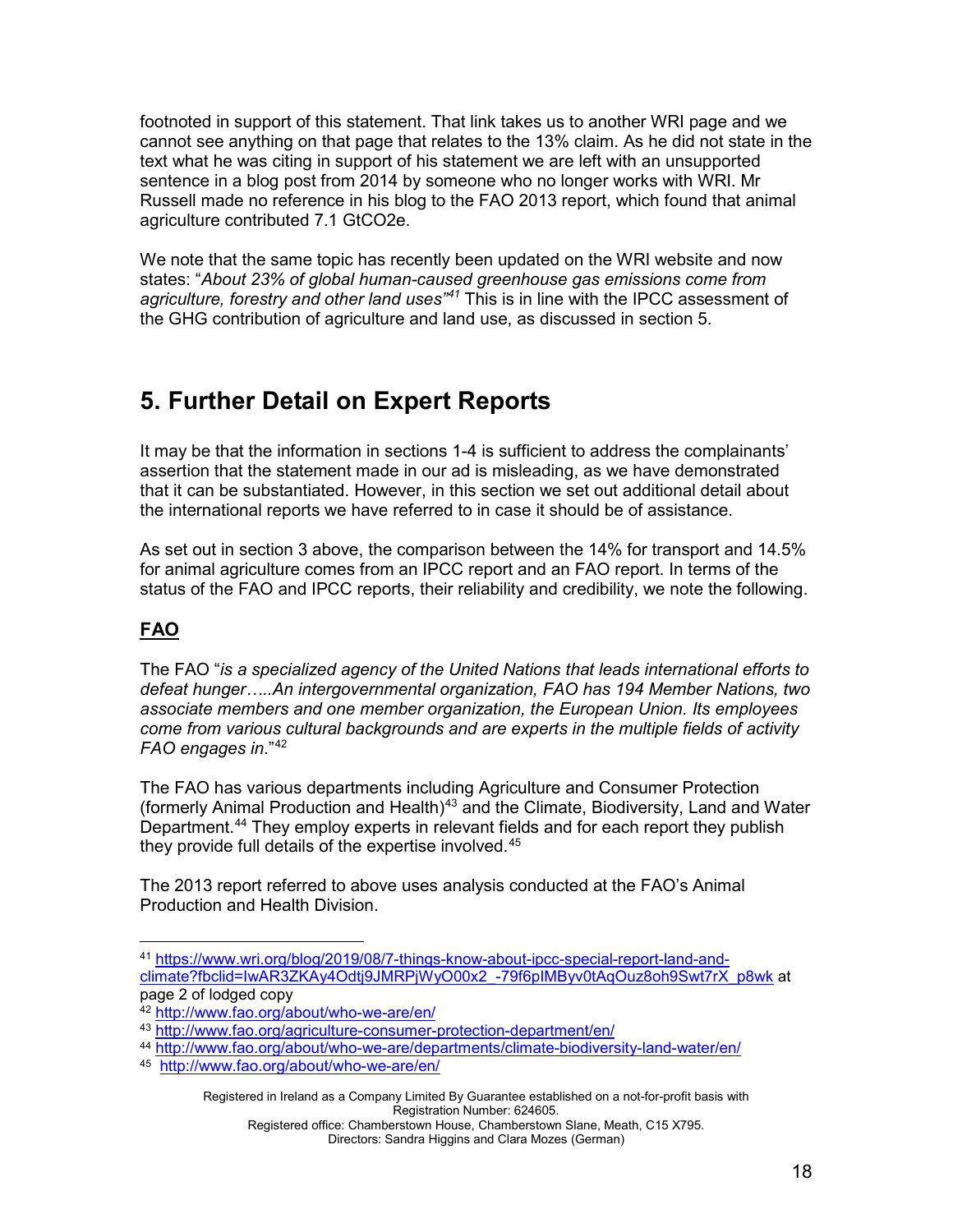#### **IPCC**

The IPCC is the United Nations body for assessing the science related to climate change. The following information is provided on its website:

*"As an intergovernmental body jointly established in 1988 by the World Meteorological Organization (WMO) and the United Nations Environment Programme (UNEP), the Intergovernmental Panel on Climate Change (IPCC) has provided policymakers with the most authoritative and objective scientific and technical assessments in this field. Beginning in 1990, this series of IPCC Assessment Reports, Special Reports, Technical Papers, Methodology Reports and other products have become standard works of reference."*

*"The IPCC was created to provide policymakers with regular scientific assessments on climate change, its implications and potential future risks, as well as to put forward adaptation and mitigation options."*

*"Through its assessments, the IPCC determines the state of knowledge on climate change. It identifies where there is agreement in the scientific community on topics related to climate change, and where further research is needed. The reports are drafted and reviewed in several stages, thus guaranteeing objectivity and transparency. The IPCC does not conduct its own research."*

*"IPCC reports are neutral, policy-relevant but not policy-prescriptive. The assessment reports are a key input into the international negotiations to tackle climate change. Created by the United Nations Environment Programme (UN Environment) and the World Meteorological Organization (WMO) in 1988, the IPCC has 195 Member countries."*[46](#page-18-0)

As discussed in section 2, the IPCC reports do not provide an assessment of the contribution of animal agriculture as a sector. The IPCC takes the approach of providing a combined figure for the contribution of all food production, in a sector they call Agriculture, Forestry and Other Land Use ("AFOLU"). The figures they provide for this sector are of some relevance in assessing the contribution of animal agriculture as compared to transport, as discussed below, but as the IPCC does not give a figure for animal agriculture itself we must go to the FAO reports that look specifically at the impact of animal use for that figure.

#### **Timescales**

Collating, analysing and reporting on data related to climate change takes time. This explains the fact that there are a number of years between publication of international climate change reports, and the data relied upon in expert reports often comes from a number of years prior to the date of the report. For example, the IPCC has produced comprehensive assessment reports on climate change in 1992, 1995, 2001, 2007, 2014, and the next is due in 2022. In each case these Synthesis reports draw on a number of

<span id="page-18-0"></span><sup>46</sup> <https://www.ipcc.ch/>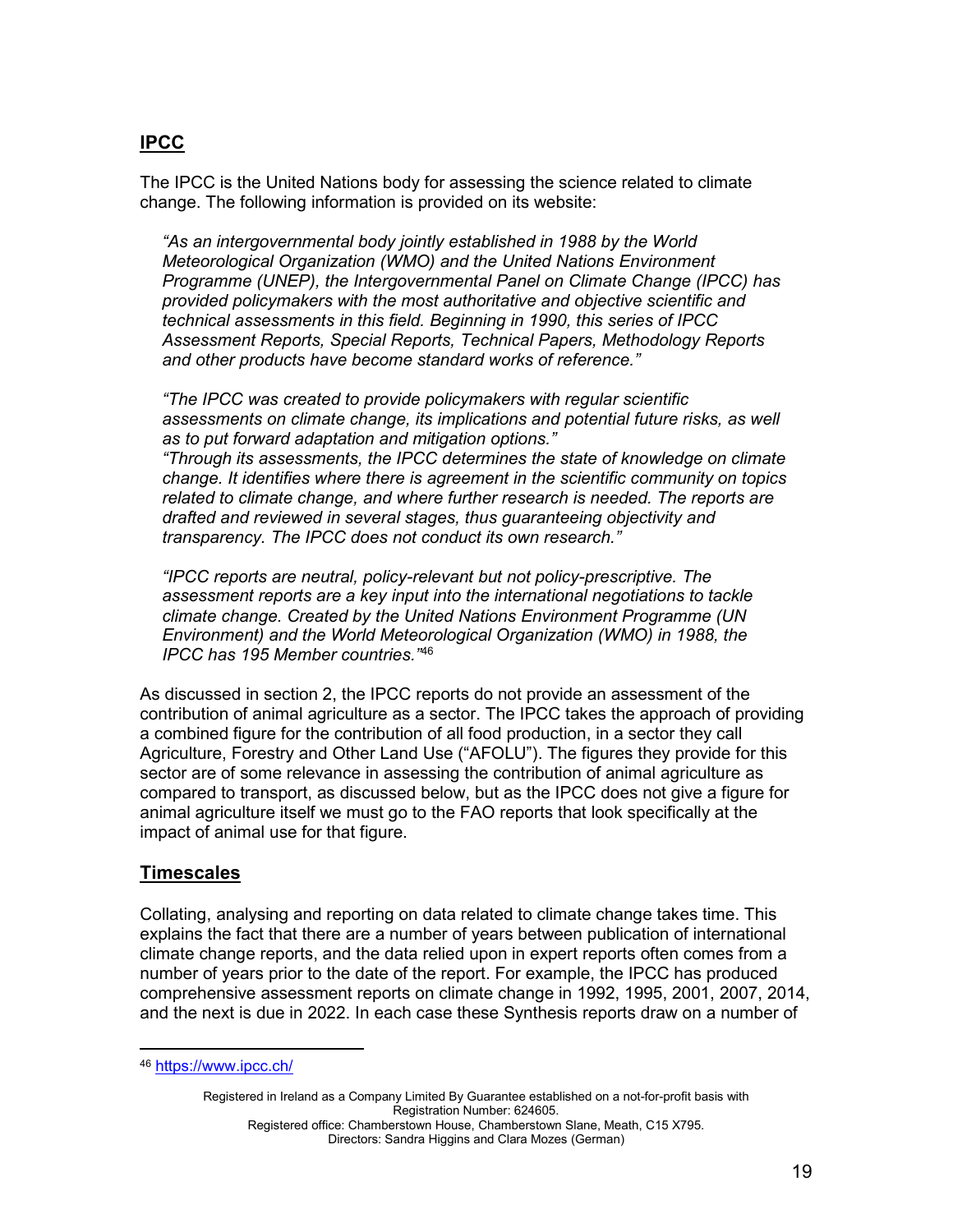underlying working group reports produced slightly earlier and use data from a number of years earlier. The latest comprehensive IPCC report we have is the 5<sup>th</sup> Assessment from 2014, which uses data from 1970 – 2010.

#### **Comparing Animal Use to Transport**

The FAO has produced two well-known reports looking at the overall impact of animal agriculture on climate change.

The first was produced in 2006, '*Livestock's Long Shadow, environmental issues and options'*. [47](#page-19-0) In the 2006 report, for the first time real urgent attention was drawn to the need to address animal agriculture's contribution to environmental degradation. In the Preface Samuel Jutzi, then Director of the Animal Production and Health Division of the FAO, noted:

*"The in-depth assessment presented in this document of the various significant impacts of the world's livestock sector on the environment is deliberately termed Livestock's long shadow so as to help raise the attention of both the technical and the general public to the very substantial contribution of animal agriculture to climate change and air pollution, to land, soil and water degradation and to the reduction of biodiversity." [48](#page-19-1)*

In the Executive Summary they noted:

*"This report aims to assess the full impact of the livestock sector on environmental problems, along with potential technical and policy approaches to mitigation. The assessment is based on the most recent and complete data available, taking into account direct impacts, along with the impacts of feed crop agriculture required for livestock production. The livestock sector emerges as one of the top two or three most significant contributors to the most serious environmental problems, at every scale from local to global. The findings of this report suggest that it should be a major policy focus when dealing with problems of land degradation, climate change and air pollution, water shortage and water pollution and loss of biodiversity." [49](#page-19-2)*

The FAO report was ground-breaking in drawing attention to the role of animal agriculture in destroying our environment. A report drawing attention to the role of an industry in this way was bound to be controversial and to attract harsh criticism from many with an interest in the animal using industries, although the FAO was at pains to point out that the report was "*not done simply to blame the rapidly growing and intensifying global livestock sector for severely damaging the environment but to encourage decisive measures at the technical and political levels for mitigating such damage*."[50](#page-19-3)

<span id="page-19-0"></span><sup>47</sup> *Livestock's Long Shadow, environmental issues and options,* 2006. Available online at: <http://www.fao.org/3/a0701e/a0701e.pdf> (Hereinafter referred to as "FAO 2006 Report"). <sup>48</sup> FAO 2006 Report p iii.

<span id="page-19-2"></span><span id="page-19-1"></span> $49$  FAO 2006 Report p xx.

<span id="page-19-3"></span><sup>50</sup> FAO 2006 Report p iii.

Registered in Ireland as a Company Limited By Guarantee established on a not-for-profit basis with Registration Number: 624605.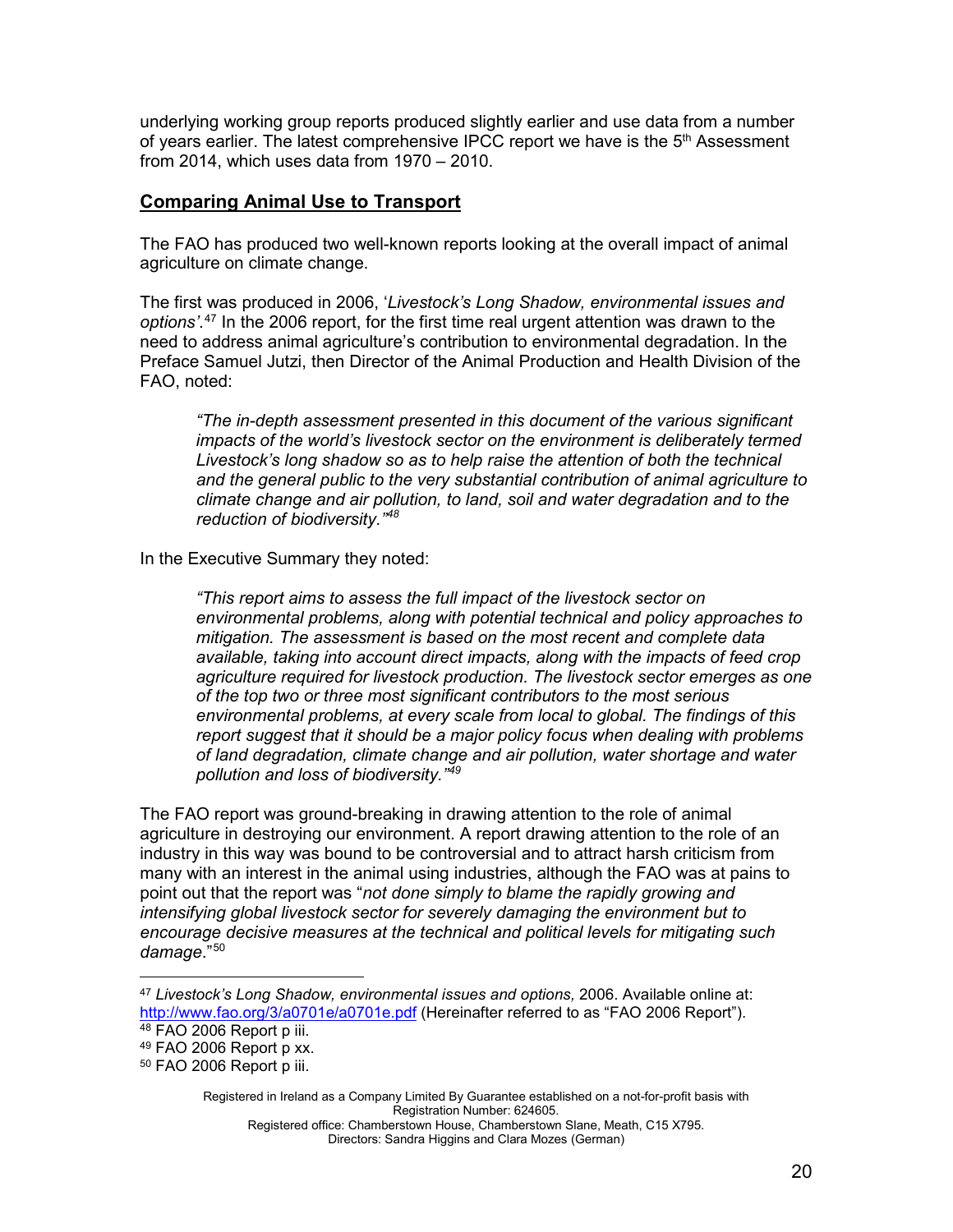The Executive Summary discussed the impact of animal agriculture in terms of various environmental consequences. In relation to climate change they said:

*"The livestock sector is a major player, responsible for 18 percent of greenhouse gas emissions measured in CO2 equivalent. This is a higher share than transport." [51](#page-20-0)*

The 18% share of all anthropogenic GHG at that time equated to 7.1 GtCO2e, out of a total amount of anthropogenic GHG's of 40GtCO2e. [52](#page-20-1)

In Chapter 3 the FAO explained in detail the various aspects of animal agriculture that contribute to GHG and so climate change. In section 3.4 the FAO noted:

*"Overall, livestock activities contribute an estimated 18 percent to total anthropogenic greenhouse gas emissions from the five major sectors for greenhouse gas reporting: energy, industry, waste, land use, land use change and forestry (LULUCF) and agriculture." [53](#page-20-2)* (LULUCF is Land Use, Land Use Change and Forestry).

They further noted that of all agriculture related emissions, animal agriculture accounts for around 80%: *"For the agriculture sector alone, livestock constitute nearly 80 percent of all emissions". [54](#page-20-3)*

As with any area involving assessment of data, where decisions are made as to what to include or exclude, some did not agree with the FAO's conclusions. In many cases criticism came from those with vested interests in the animal using industries, which is to be expected.

Specific criticism was made of the FAO's express statement that animal agriculture contributed more to climate change than transport. The criticism was that while the FAO had assessed a number of elements that go into animal agriculture, the IPCC figure for transport used for the comparison included only direct emissions from transport. The Telegraph reported in 2010 under the headline, "*UN Admits Flaw in Report on Meat and Climate Change"* that "*one of the authors of the report has admitted an American scientist has identified a flaw in its comparison with the impact of transport emissions*." However, when we look at the detail it is not so much someone at the FAO accepting a flaw in its analysis, as accepting that in the case of animal agriculture they had assessed GHG emissions from various elements of the animal agriculture system, whereas for transport the IPCC included only direct emissions.<sup>[55](#page-20-4)</sup>

Registered in Ireland as a Company Limited By Guarantee established on a not-for-profit basis with Registration Number: 624605.

<span id="page-20-0"></span><sup>51</sup> FAO 2006 Report p xxi.

<span id="page-20-2"></span><span id="page-20-1"></span><sup>52</sup> FAO 2006 Report p 113, table 3.12.

<sup>53</sup> FAO 2006 Report p 112

<span id="page-20-3"></span><sup>54</sup> FAO 2006 Report p 112

<span id="page-20-4"></span><sup>55</sup> [https://www.telegraph.co.uk/news/earth/environment/climatechange/7509978/UN-admits-flaw](https://www.telegraph.co.uk/news/earth/environment/climatechange/7509978/UN-admits-flaw-in-report-on-meat-and-climate-change.html)[in-report-on-meat-and-climate-change.html](https://www.telegraph.co.uk/news/earth/environment/climatechange/7509978/UN-admits-flaw-in-report-on-meat-and-climate-change.html)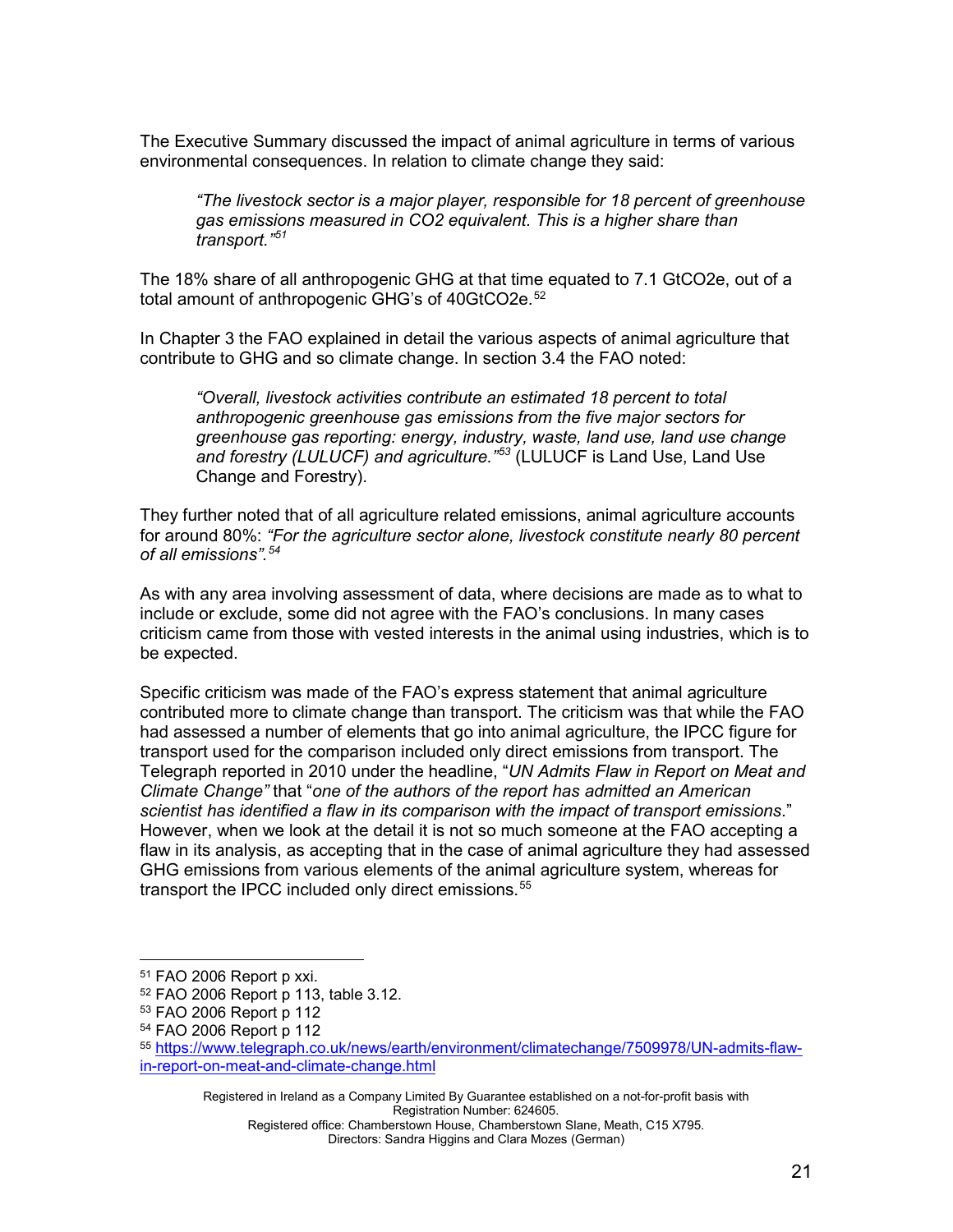It is notable that when the FAO produced a new report on the contribution of animal agriculture to environmental destruction, in 2013, it did not seek to distance itself from its previous report in any way. It simply pointed out that up-to-date data and a new method of analysing the data had been used and so no direct comparison between the two reports should be made. While the % share of GHG emissions attributable to animal agriculture was then found to be 14.5% as opposed to 18%, the volume of GHG attributed to animal agriculture was the same as in the 2006 report. What had changed was the overall volume of anthropogenic GHG emissions, which had increased from 40 to 49 GtCO2e, reducing the % share contributed by animal agriculture.

In releasing its 2013 report the FAO noted:

*"Total emissions from global livestock: 7.1 Gigatonnes of Co2-equiv per year, representing 14.5 percent of all anthropogenic GHG emissions. This figure is in line with the FAO's previous assessment, Livestock's Long Shadow, published in 2006, although it is based on a much more detailed analysis and improved data sets. The two figures cannot be accurately compared, as reference periods and sources differ." [56](#page-21-0)*

The FAO did not disown its earlier report, in which a contribution of 18% had been assigned to animal agriculture, they pointed out that the data was different and the method of analysis had changed, so that it was not appropriate to compare the two. Although in 2013 the FAO did not itself make a comparison between the proportion of GHG attributable to animal agriculture and that attributable to transport, as it had expressly done in 2006, journalists reporting at the time pointed out that the revised share attributed to animal agriculture, of 14.5% rather than 18%, still put it ahead of transport.<sup>[57](#page-21-1)</sup>

While the criticism of the 2006 FAO report referred to above was not in fact criticism of the FAO report, but of the drawing of a comparison between the figure it attributed to animal agriculture and the direct emissions figure for transport, criticism *has* been made of the 2006 FAO report itself, but by those who say it vastly *underestimated* the contribution of animal agriculture to climate change.

The most well-known critique of the FAO's 18% estimated contribution for animal agriculture is the 2009 Worldwatch Institute study, in which the authors reviewed the FAO's assessment and concluded that it had vastly underestimated the contribution of animal agriculture.<sup>[58](#page-21-2)</sup> They found that the contribution was as high as 51%. We have

<span id="page-21-1"></span><sup>57</sup> For example: [https://www.theguardian.com/environment/world-on-a-](https://www.theguardian.com/environment/world-on-a-plate/2013/sep/27/environment-food-ipcc-emissions-greenhouse-gas-livestock-vegetarian-meat)

Registered in Ireland as a Company Limited By Guarantee established on a not-for-profit basis with Registration Number: 624605.

<span id="page-21-0"></span><sup>56</sup> <http://www.fao.org/news/story/en/item/197623/icode/>

[plate/2013/sep/27/environment-food-ipcc-emissions-greenhouse-gas-livestock-vegetarian-meat](https://www.theguardian.com/environment/world-on-a-plate/2013/sep/27/environment-food-ipcc-emissions-greenhouse-gas-livestock-vegetarian-meat) (The 13% referred to in this article from the third IPCC report, released in 2006, which we referred to in Section 2 above.)

<span id="page-21-2"></span><sup>58</sup> Goodland, R. and Anhang, J., "*Livestock and Climate Change: What if the key actors in climate change were pigs, chickens and cows?*" (2009). Worldwatch November/December 2009, Worldwatch Institute, pp. 10–19, see introductory paragraphs on p 11: *"But our analysis shows that livestock and their byproducts actually account for at least 32,564 million tons of CO2e per year, or 51 percent of annual worldwide GHG emissions."* That finding is then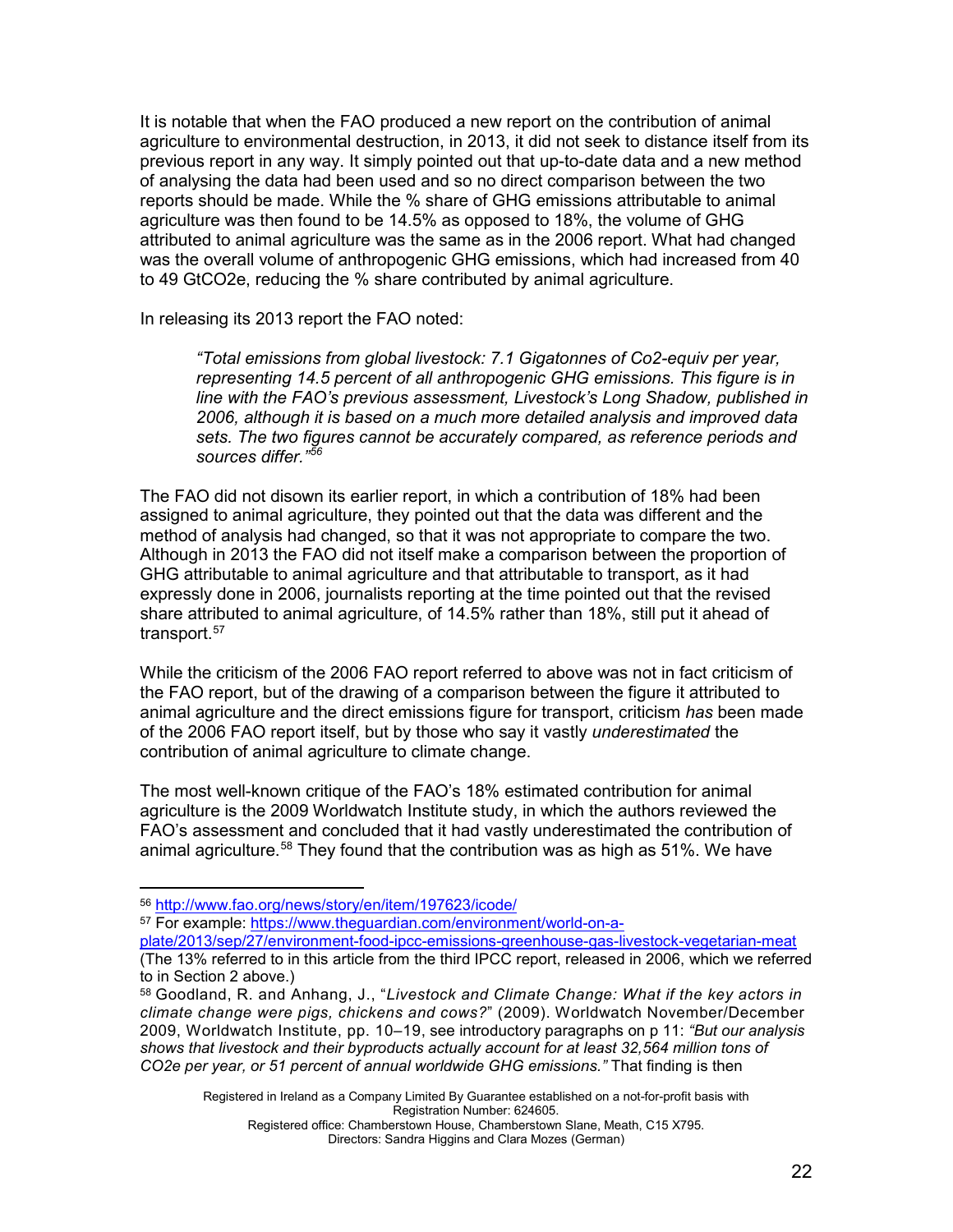included this study on our website with a link to the report as it is referred to by many, in order that people have this alternative perspective available for review.

One of the authors of that report, an environmental advisor to the World Bank, explained how they had arrived at such a high figure in comparison to the FAO:

*"The key difference between the 18 percent and 51 percent figures is that the latter accounts for how exponential growth in livestock production (now [more](https://www.routledge.com/books/details/9781844079032/)  [than 60 billion](https://www.routledge.com/books/details/9781844079032/) land animals per year), accompanied by large scale deforestation and forest-burning, have caused a dramatic decline in the earth's photosynthetic capacity, along with large and accelerating increases in volatilization of soil carbon."[59](#page-22-0)*

This is explained further in the Worldwatch report:

*"The FAO counts emissions attributable to changes in land use due to the introduction of livestock, but only the relatively small amount of GHGs from changes each year. Strangely, it does not count the much larger amount of annual GHG reductions from photosynthesis that are foregone by using 26 percent of land worldwide for grazing livestock and 33 percent of arable land for growing feed, rather than allowing it to regenerate forest. By itself, leaving a significant amount of tropical land used for grazing livestock and growing feed to regenerate as forest could potentially mitigate as much as half (or even more) of all anthropogenic GHGs. A key reason why this is not happening is that reclaiming land used for grazing livestock and growing feed is not yet a priority; on the contrary, feed production and grazing have been fast expanding into forest." [60](#page-22-1)*

The Worldwatch report identifies a number of other issues with the approach taken by the FAO, leading to a vast underestimate of the contribution of animal agriculture to climate change in their view, but the under-estimation of the significance of the clearance of land to grow food for animals and for grazing land, and the consequent loss of photosynthesis or carbon capture potential, is perhaps the main issue identified by these experts.

To give an idea of the scale of land use for animal agriculture, the FAO in 2012 found that: *"Twenty-six percent of the Planet's ice-free land is used for livestock grazing and 33 percent of croplands are used for livestock feed production." [61](#page-22-2)* Around 80% of all agricultural land is used for animal agriculture, either for grazing land or for growing food

<https://www.worldwatch.org/files/pdf/Livestock%20and%20Climate%20Change.pdf>

<span id="page-22-0"></span><sup>59</sup> [https://bittman.blogs.nytimes.com/2012/07/11/fao-yields-to-meat-industry-pressure-on-climate](https://bittman.blogs.nytimes.com/2012/07/11/fao-yields-to-meat-industry-pressure-on-climate-change/)[change/](https://bittman.blogs.nytimes.com/2012/07/11/fao-yields-to-meat-industry-pressure-on-climate-change/)

Registered in Ireland as a Company Limited By Guarantee established on a not-for-profit basis with Registration Number: 624605. Registered office: Chamberstown House, Chamberstown Slane, Meath, C15 X795.

Directors: Sandra Higgins and Clara Mozes (German)

supported in the remaining pages of the study.

<span id="page-22-2"></span><span id="page-22-1"></span><sup>60</sup> Goodland, R. and Anhang, J., "*Livestock and Climate Change: What if the key actors in climate change were pigs, chickens and cows?*" (2009). Worldwatch November/December 2009, Worldwatch Institute, pp. 10–19, at p 13. <sup>61</sup> <http://www.fao.org/3/ar591e/ar591e.pdf>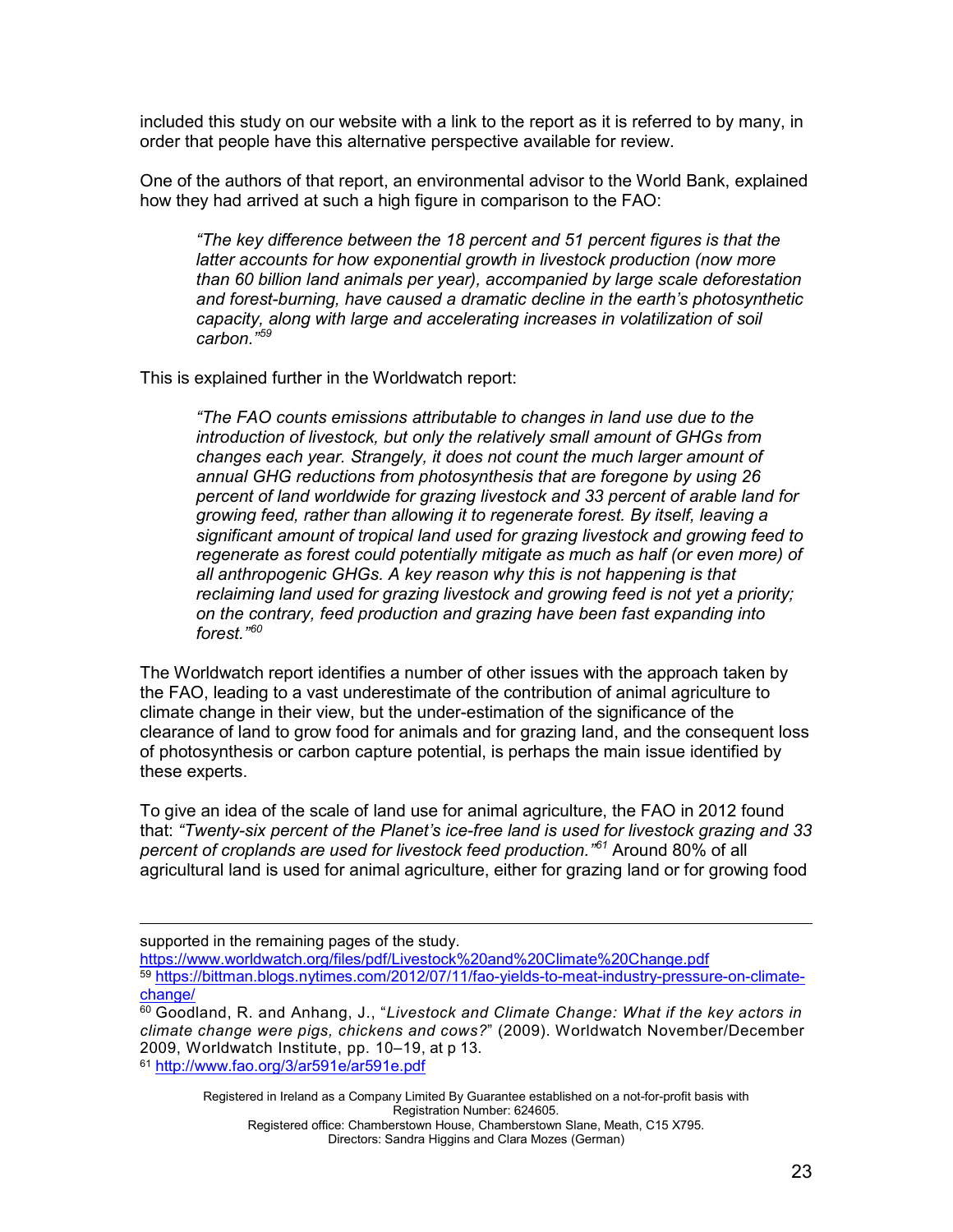to feed to animals. $^{62}$  $^{62}$  $^{62}$  In terms of forest clearance, in the Amazon alone animal agriculture is responsible for up to 90% of clearance.<sup>[63](#page-23-1)</sup>

The inefficiency of using animals for food in terms of the amount of land required as compared to the amount of land used when we grow food to feed directly to humans has been highlighted in a number of studies, most recently by the Harvard study looking at the potential for reforestation in the UK referred to in section 4 above.

Another critique of the FAO approach as underestimating the impact of animal agriculture, noted that the FAO used a very small number for the number of animals used for food in its 2006 report. They also criticised the failure to account for animal respiration and a vast understatement of the potency of methane through using a timeframe of 100 years compared to 20 years. In terms of the number of animals accounted for, they noted:

*"In LCC (the Worldwatch report), the World Bank posited that there were some 50 billion livestock animals worldwide, while the FAO in LS (FAO 2006 Report) used a figure of only 21.7 billion (despite the fact other reports from within the FAO itself had suggested the number was much higher, and other governmental agencies had estimated the number at around 50 billion). Soon after publication of LS (FAO 2006 Report), the FAO effectively conceded 21.7 billion was erroneous when their own website listed the number at 56 billion—a figure 258% greater than used in LS (FAO 2006 Report), and 10% greater than used in LCC (Worldwatch Report). More recent estimates suggest the planet currently homes 70 billion livestock animals. "[64](#page-23-2)*

Since publication of the 2013 FAO report, the same criticism has been made as was made following the 2006 report, that a comparison between the 14.5% proportion attributed to animal agriculture by the FAO and the 14% attributed to transport by the IPCC is not appropriate as the former looks at the cycle of animal agriculture and the other only at direct emissions.<sup>[65](#page-23-3)</sup> While two FAO researchers have publicly stated that there is a mismatch between the transport and animal agriculture figures, in that one looks only at direct GHG emissions and the other at a cycle of emissions, they did not make any suggestion as to the amount of additional GHG emissions that would be allocated to transport if indirect emissions were included.

<http://www.worldwatch.org/peak-meat-production-strains-land-and-water-resources-1>

<span id="page-23-2"></span><sup>64</sup> [https://www.new-](https://www.new-harvest.org/the_world_s_leading_driver_of_climate_change_animal_agriculture)

Directors: Sandra Higgins and Clara Mozes (German)

<span id="page-23-0"></span><sup>62</sup> *"Close to 70 percent of the planet's agricultural land is used for animal pasture. Another 10 percent is used to grow grains to feed livestock (for meat and dairy). Producing beef is much more resource-intensive than producing pork or chicken, requiring roughly three to five times as much land to generate the same amount of protein. Beef production alone uses about three fifths of global farmland but yields less than 5 percent of the world's protein."*

<span id="page-23-1"></span><sup>63</sup> A number of reports support this, for example the World Bank Working Paper No. 22, *Causes of Deforestation of the Brazilian Amazon*,

[http://documents.worldbank.org/curated/en/758171468768828889/pdf/277150PAPER0wbwp0no](http://documents.worldbank.org/curated/en/758171468768828889/pdf/277150PAPER0wbwp0no1022.pdf) [1022.pdf](http://documents.worldbank.org/curated/en/758171468768828889/pdf/277150PAPER0wbwp0no1022.pdf)

<span id="page-23-3"></span>[harvest.org/the\\_world\\_s\\_leading\\_driver\\_of\\_climate\\_change\\_animal\\_agriculture](https://www.new-harvest.org/the_world_s_leading_driver_of_climate_change_animal_agriculture) <sup>65</sup> <http://news.trust.org/item/20180918083629-d2wf0>

Registered in Ireland as a Company Limited By Guarantee established on a not-for-profit basis with Registration Number: 624605. Registered office: Chamberstown House, Chamberstown Slane, Meath, C15 X795.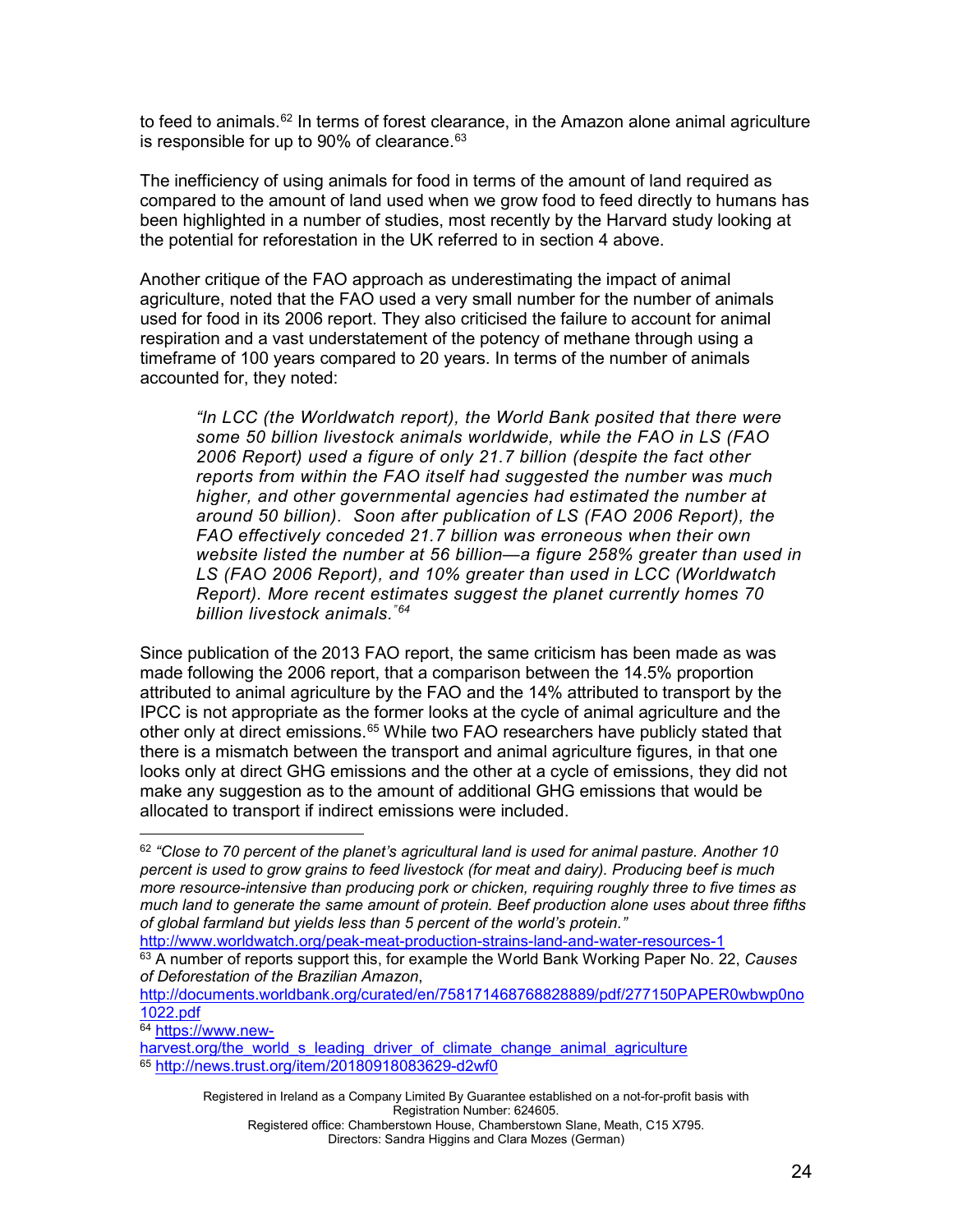This raises the question what indirect emissions might be included in transport. While the animal agriculture system has various elements that have huge impact in terms of GHG which would not be accounted for if the whole process was not looked at, in particular land clearance for grazing and to grow food to feed to animals who are later killed and eaten, it is not clear that transport has any equivalent vast GHG contributors that are missed by looking only at its direct outputs.

As with any area involving analysis of data and decisions about the parameters to be applied to different categories, there will no doubt be room for discussion among scientists and experts regarding where the lines ought to be drawn and what direct and indirect emissions ought to be allocated to what industry. As noted at the outset, assessment of climate change data is specialist and complex and we all rely on expert reports in this area. The IPCC is the leading organisation with responsibility for assessment and analysis of the available data, setting guidelines for how GHG data is to be collated and submitted, and making decisions as to where the parameters for different industries ought to be drawn. Had the IPCC considered that significant indirect emissions from transport ought to be allocated to that sector it presumably would have done so. It did not do so.

By way of contrast, the IPCC has increasingly moved to collate agriculture with land use change in order to better understand the overall impact of food production. In the III Working Group Report for the 5<sup>th</sup> IPCC Assessment, Chapter 11, they noted:

"*In the Intergovernmental Panel on Climate Change (IPCC) Second Assessment Report (SAR) (IPCC, 1996) and in the IPCC Fourth Assessment Report (AR4) (IPCC, 2007a), agricultural and forestry mitigation were dealt with in separate chapters. In the IPCC Third Assessment Report (TAR) (IPCC, 2001), there were no separate sectoral chapters on either agriculture or forestry. In the IPCC Fifth Assessment Report (AR5), for the first time, the vast majority of the terrestrial land surface, comprising agriculture, forestry and other land use (AFOLU) (IPCC, 2006), is considered together in a single chapter, though settlements (which are important, with urban areas forecasted to triple in size from 2000 global extent by 2030; Section 12.2), are dealt with in Chapter 12. This approach ensures that all land-based mitigation options can be considered together; it minimizes the risk of double counting or inconsistent treatment (e.g., different assumptions about available land) between different land categories, and allows the consideration of systemic feedbacks between mitigation options related to the land surface (Section 11.4). Considering AFOLU in a single chapter allows phenomena common across land-use types, such as competition for land (Smith et al., 2010; Lambin and Meyfroidt, 2011) and water (e.g., Jackson et al., 2007), co-benefits (Sandor et al., 2002; Venter et al., 2009), adverse side-effects (Section 11.7) and interactions between mitigation and adaptation (Section 11.5) to be considered consistently."* [66](#page-24-0)

<span id="page-24-0"></span><sup>66</sup> IPCC AR5 WG3 at p818.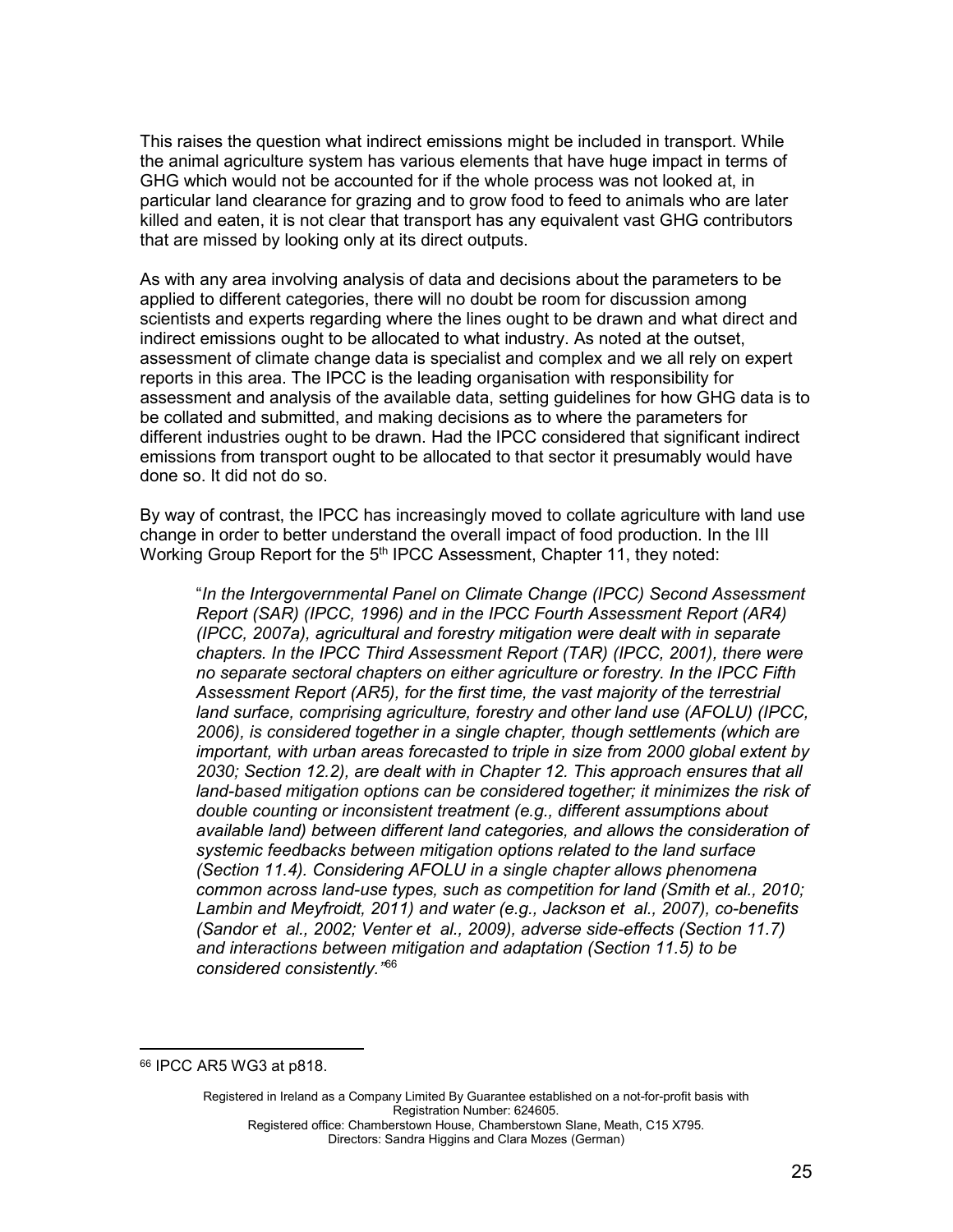Given the available expert reports assessing the impact on climate change of animal agriculture and of transport, it is our submission that it is entirely reasonable to rely upon the FAO 2013 report on animal agriculture and the IPCC report for transport.

As with the 2006 report, criticism has been levelled at the 2013 FAO report for vastly *underestimating* the contribution of animal agriculture to climate change. It can be seen from the FAO 2013 report itself that the authors did not include in their analysis all land clearance for animal agriculture. They noted that:

"*Land-use change is a highly complex process. It results from the interaction of diverse drivers which may be direct or indirect and can involve numerous transitions, such as clearing, grazing, cultivation, abandonment and secondary forest re-growth. From a climate change point of view, deforestation is the landuse change process generating most GHG emissions (IPCC, 2007). The debate surrounding the key drivers of deforestation is ongoing and so is the attribution of GHG emissions to these drivers. In the current version of GLEAM, land-use changes are considered as the transformation of forest to arable land for feed crops and that of forest to pasture. Emissions are generally quantified according to IPCC Tier I guidelines (IPCC, 2006). The analysis of the expansion of feed crops was limited to soybean production in Brazil and Argentina."* [67](#page-25-0) (emphasis added)

Emissions from deforestation associated with pasture expansion were also only quantified for Latin America. "[68](#page-25-1) They also noted: "*No emissions are allocated to slaughter byproducts (e.g. offal, skins, blood) since the use of by-products and their value are subject to high spatial and temporal variability."[69](#page-25-2)*

In the FAO 2013 report they set out in detail the differences between the approaches taken in 2006 and 2013 as they see it, noting for example, that:

"*The Livestock's long shadow assessment includes GHG emissions related to the production of feed (including pasture) fed to all animal species (for a total of 2.7 gigatonnes CO2 -eq), whereas this report only accounts for feed materials fed to the studied species, i.e. poultry, cattle, pig, small ruminants and buffalo (for a total of 3.2 gigatonnes CO2 -eq including rice products)…*

*All manure emissions were accounted for in the Livestock's long shadow assessment (for a total of approx. 2.2 gigatonnes CO2 -eq), but only emissions related to manure management and manure application on feed crops or pasture are accounted for in this report (for a total of 0.7 gigatonnes CO2 -eq and 1.1 gigatonnes CO2 -eq, respectively)…*

*Both assessments include emissions related to land-use change from deforestation for pasture and feed crops and limit the scope of the analysis to the Latin American region. Emissions related in Livestock's long shadow assessment* 

<span id="page-25-0"></span><sup>67</sup> FAO 2013 Report, p 8.

<span id="page-25-1"></span><sup>68</sup> FAO 2013 Report, p 9.

<span id="page-25-2"></span><sup>69</sup> FAO 2013 Report, p 10.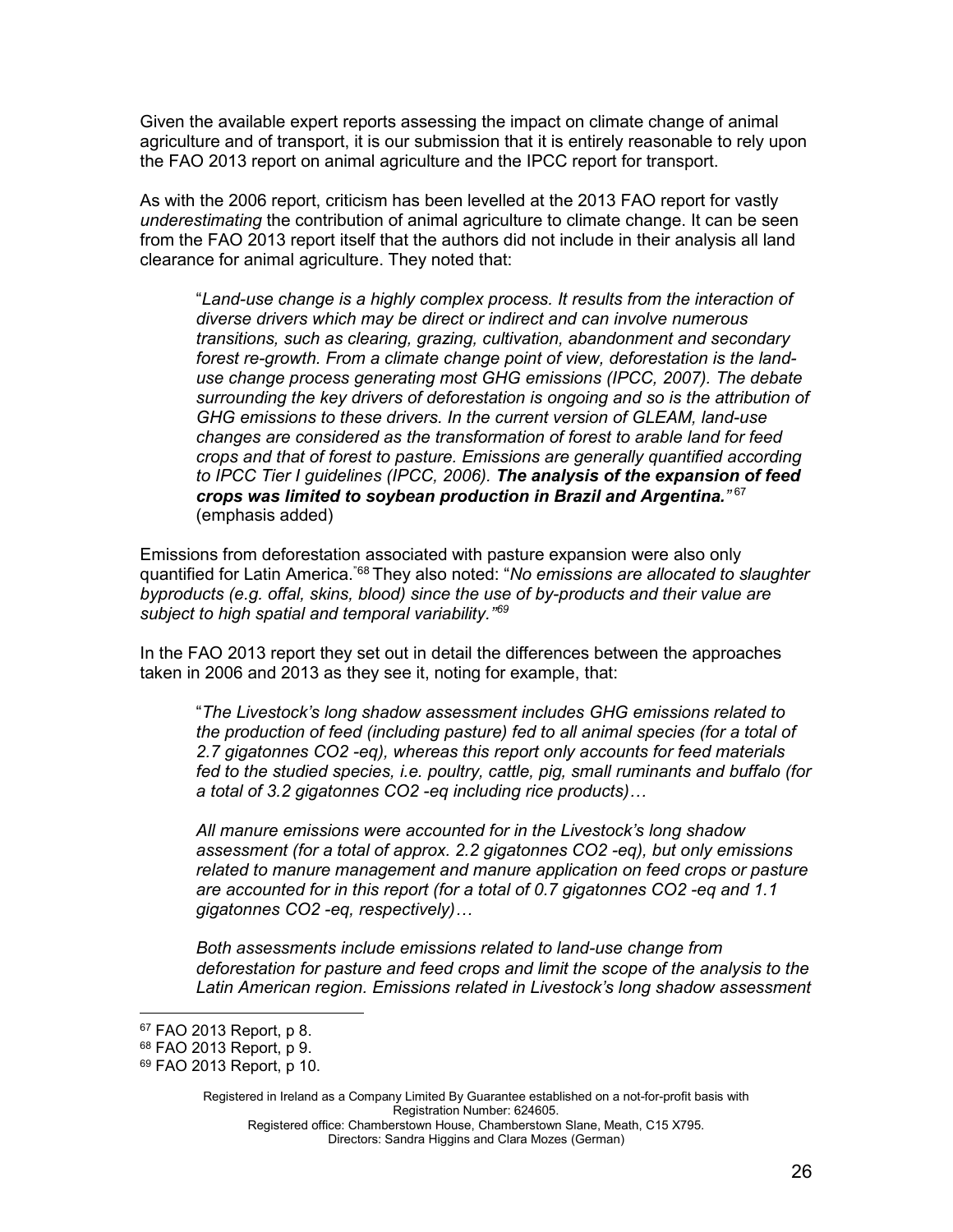*were estimated to be 2.4 gigatonnes CO2 -eq compared to 0.65 gigatonnes CO2 -eq in this report. The significant difference is explained by: (i) different reference periods (1990–2006 and 2000–2010 for this assessment and Livestock's long shadow, respectively) and landuse change data sources (FAOSTAT and Wassenaar et al. (2007) for this assessment and Livestock's long shadow, respectively); (ii) the limitation of feed crop expansion to soybean expansion in Brazil and Argentina only in this assessment, compared to the inclusion of all feed crop expansion in Brazil and Bolivia in Livestock's long shadow; and (iii) different versions of the IPCC guidelines – see above….*

*Whereas this assessment uses the IPCC methodology as a basis for the quantification of landuse change emissions, the approach in Livestock's long shadow is based a land-use change modelling framework that predicted potential land-use changes to 2010 based on projections from FAO (2003) and changes in forest cover." [70](#page-26-0)*

Clearly there are a number of decisions made about the parameters of what to include in considering the impact of animal agriculture on climate change, and about how to assess the various data, which can have a major impact on the overall assessment. The FAO took a more restrictive approach in its 2013 assessment than in its 2006 assessment. Had the 2006 approach been adopted again in 2013 it appears that the figure for CO2eq would have been greater than 7.1Gt.

Our ad is concerned with the contribution to climate change of consuming animal products for food, and this rightly includes the loss of carbon capture potential through using land for animal agriculture that could be used for native woodland and peatlands. The failure of the FAO to take adequate account of the loss of carbon capture from global land use change associated with animal agriculture is one of the main criticisms levelled at their reports by experts who say they have vastly underestimated the contribution of animal use.

A number of more recent studies looking at the environmental impact of animal agriculture, including climate change, reference the fact that around 25-30% of all anthropogenic GHG emissions are attributable to the production of food.<sup>[71](#page-26-1)</sup> This is in line with IPCC figures. The  $5<sup>th</sup>$  report from the IPCC, which it describes in the foreword as "*the most comprehensive assessment of climate change undertaken thus far by the IPCC,"* tells us that:

<span id="page-26-1"></span><span id="page-26-0"></span><sup>70</sup> FAO 2013 Report, p 106.<br><sup>71</sup> For example: the *[Climate Change and Food Systems](https://www.annualreviews.org/doi/abs/10.1146/annurev-environ-020411-130608)*, Sonja J. Vermeulen, Bruce M. Campbell, John S.I. Ingram, Annual Review of Environment and Resources 2012 37:1, 195-222 at p 200 "*2.2.3. Total agricultural emissions and*

Registered in Ireland as a Company Limited By Guarantee established on a not-for-profit basis with Registration Number: 624605.

*regional variation. Combining what is known about direct and indirect emissions, assuming threequarters of deforestation, forest degradation, and peat land degradation is due to agriculture (28), and using lower and*

*upper estimates reported above, agricultural production contributes 15%–25% of total global anthropogenic emissions".*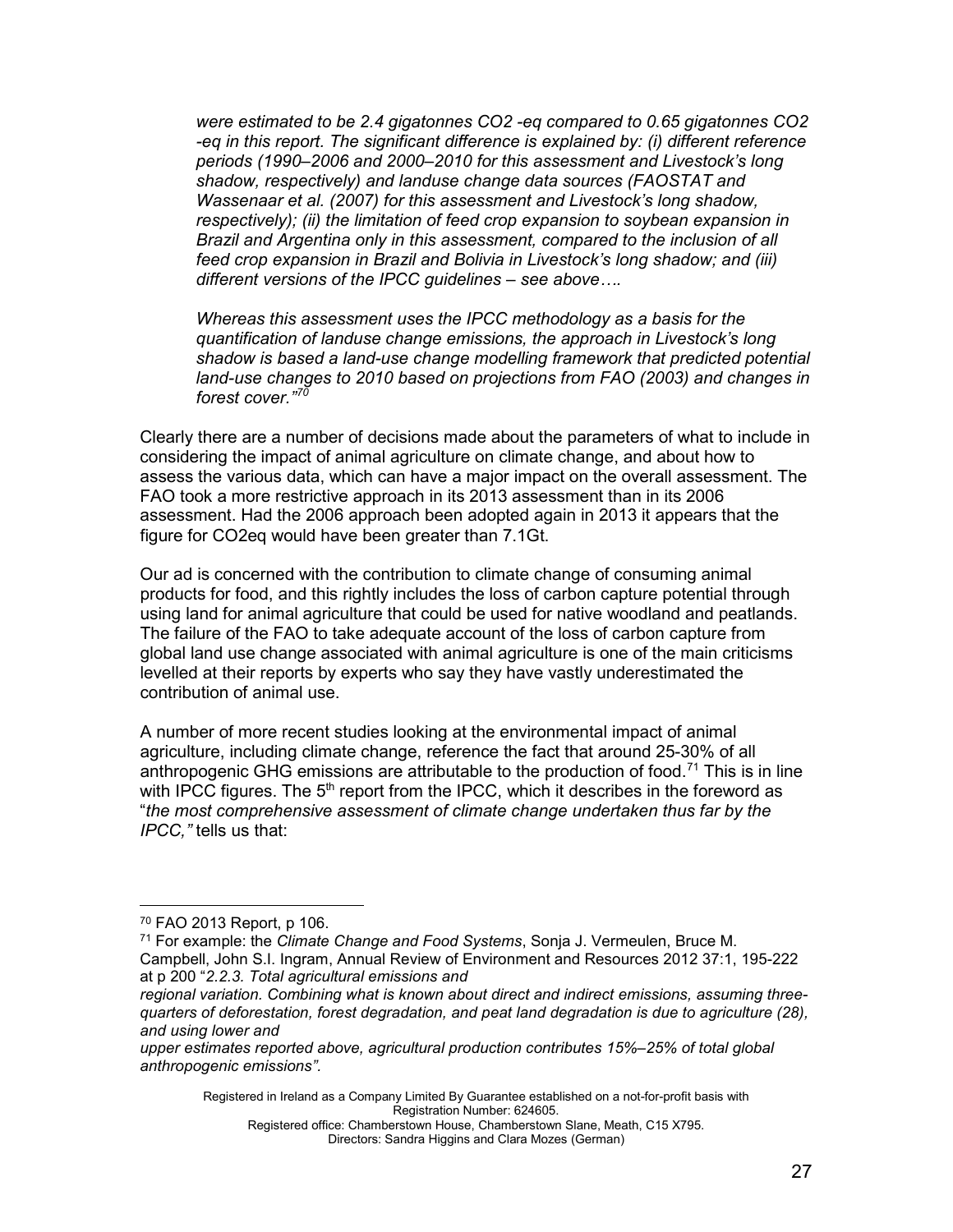*"In 2010, 35% of GHG emissions were released by the energy sector, 24% (net emissions) from AFOLU, 21% by industry, 14% by transport and 6.4% by the building sector."*[72](#page-27-0) AFOLU is agriculture, forestry and other land use.



They also provide this information in the following diagram:

**Observed Changes and their Causes** 

Figure 1.7 | Total anthropogenic greenhouse gas (GHG) emissions (gigatonne of CO<sub>2</sub>equivalent per year, GtCO<sub>2</sub>-eq/yr) from economic sectors in 2010. The circle shows the shares of direct GHG emissions (in % of total anthropogenic GHG emissions) from five economic sectors in 2010. The pull-out shows how shares of indirect CO<sub>2</sub> emissions (in % of total anthropogenic GHG emissions) from electricity and heat production are attributed to sectors of final energy use. 'Other energy' refers to all GHG emission

The note with this diagram states:

*"Figure 1.7 | Total anthropogenic greenhouse gas (GHG) emissions (gigatonne of CO2-equivalent per year, GtCO2-eq/yr) from economic sectors in 2010. The circle shows the shares of direct GHG emissions (in % of total anthropogenic GHG emissions) from five economic sectors in 2010. The pull-out shows how shares of indirect CO2 emissions (in % of total anthropogenic GHG emissions) from electricity and heat production are attributed to sectors of final energy use. 'Other energy' refers to all GHG emission sources in the energy sector as defined in WGIII Annex II, other than electricity and heat production {WGIII Annex II.9.1}. The emission data on agriculture, forestry and other land use (AFOLU) includes land-*

<span id="page-27-0"></span><sup>72</sup> IPCC, 2014: *Climate Change 2014: Synthesis Report*. *Contribution of Working Groups I, II and III to the Fifth Assessment Report of the Intergovernmental Panel on Climate Change* [Core Writing Team, R.K. Pachauri and L.A. Meyer (eds.)]. IPCC, Geneva, Switzerland, 151 pp. 46 (Hereinafter referred to as "IPCC SYR AR5")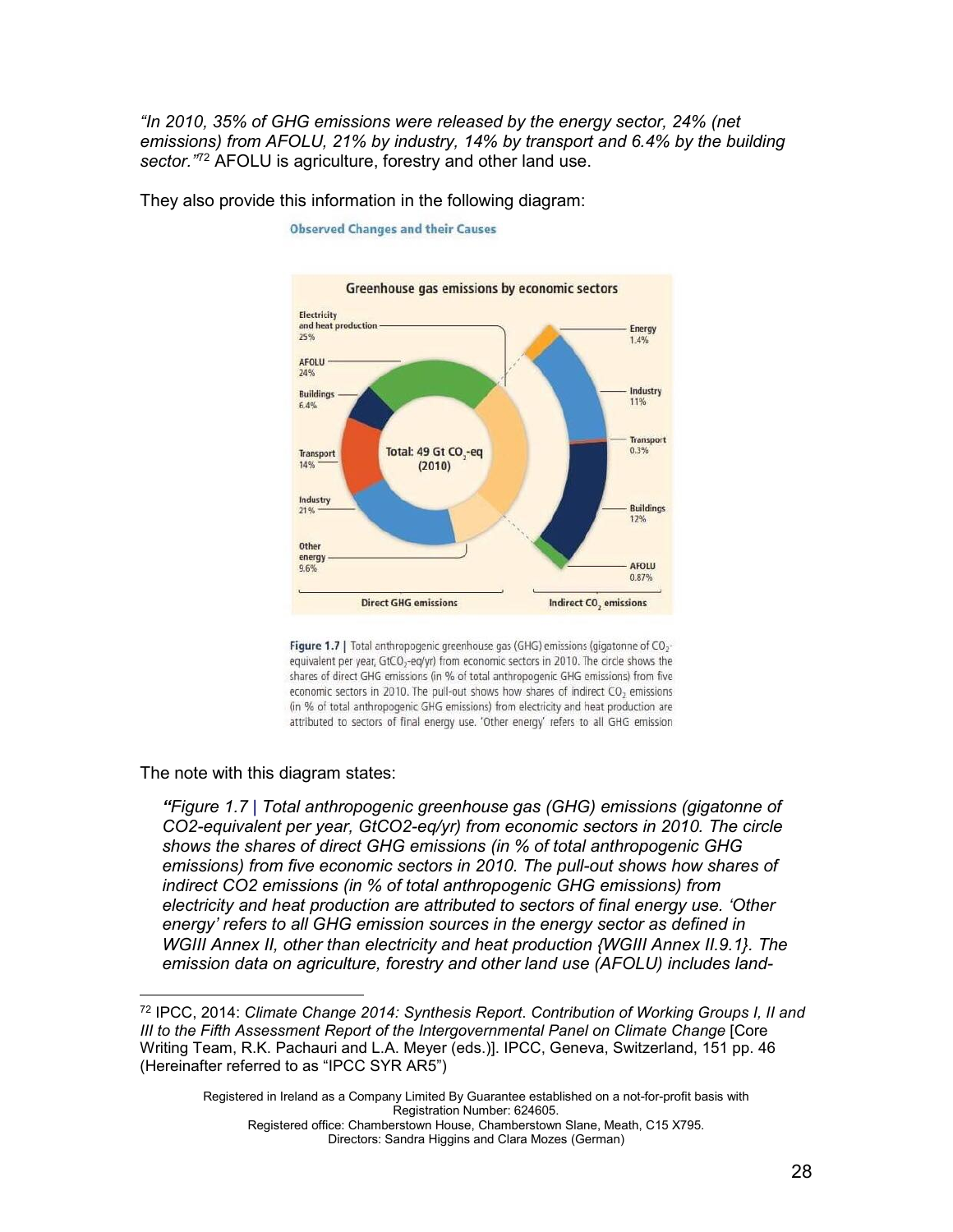*based CO2 emissions from forest fires, peat fires and peat decay that approximate to net CO2 flux from the sub-sectors of forestry and other land use (FOLU) as described in Chapter 11 of the WGIII report. Emissions are converted into CO2 equivalents based on 100-year Global Warming Potential (GWP100), taken from the IPCC Second Assessment Report (SAR). Sector definitions are provided in WGIII Annex II.9. {WGIII Figure SPM.2}."* [73](#page-28-0)

When we review the Working Group III report, 'Climate Change 2014 Mitigation of Climate Change Working Group III Contribution to the Fifth Assessment Report of the Intergovernmental Panel on Climate Change', produced in 2014, it goes into more detail in terms of these figures. It notes that:

*"The AFOLU sector accounts for about a quarter (~10–12 GtCO2eq/yr) of net anthropogenic GHG emissions mainly from deforestation, agricultural emissions from soil and nutrient management and livestock."* (SPM 4.2.4 [p48] Agriculture, Forestry and Other Land Use (AFOLU)). **[74](#page-28-1)**

This does not include energy use on cropland, which is attributed to the energy sector. $^{75}$  $^{75}$  $^{75}$ 

As discussed above, the IPCC does not provide separate figures for animal agriculture. However, the FAO and others have pointed out that animal agriculture is responsible for around 80% of all GHG emissions related to food production. $^{76}$  $^{76}$  $^{76}$  Therefore, if we take 80% of the IPCC figure for AFLOU that gives us something of a cross-check in terms of where transport sits in relation to animal agriculture. If we apply the 80% proportion for animal agriculture to the full amount attributed to AFOLU, 80% of 12 GtCO2eq is 9.6 Gt, and 80% of 10GtCO2eq is 8 Gt, giving a range of 8 - 9.6 GtCO2eq; this puts animal agriculture well above transport (at 7Gt) on the IPCC's figures. Section 5.3.5.1 on Transport gives the figure for global transport, noting that those "*emissions grew from 2.8 GtCO2eq in 1970 to 7 GtCO2eq in 2010 (JRC/PBL, 2013).*"[77](#page-28-4)

We appreciate that this is a relatively crude approach, but it is based on information from the FAO in terms of the proportion of GHG emissions from agriculture attributable to animal agriculture and provides something of a cross-check confirming that animal use for food exceeds transport in terms of its contribution to climate change. (All of these figures exclude the impact of consuming fishes, as discussed in section 2 above).

Other studies have put the figure for the contribution of all agriculture higher than 10- 12 GtCO2e or 24% of all anthropogenic GHGs. For example, the Poore and Nemecek study states:

*"Today's food supply chain creates ~13.7 billion metric tons of carbon dioxide equivalents (CO2eq), 26% of anthropogenic GHG emissions. A further 2.8 billion* 

<span id="page-28-0"></span><sup>73</sup> IPCC SYR AR5 p 47.

<span id="page-28-1"></span><sup>74</sup> IPCC WG3 AR5, p 816

<span id="page-28-2"></span><sup>75</sup> IPCC WG3 AR5, p 283.

<span id="page-28-3"></span><sup>76</sup> FAO 2006 Report p 112.

<span id="page-28-4"></span><sup>77</sup> IPCC WG3 AR5, p 380.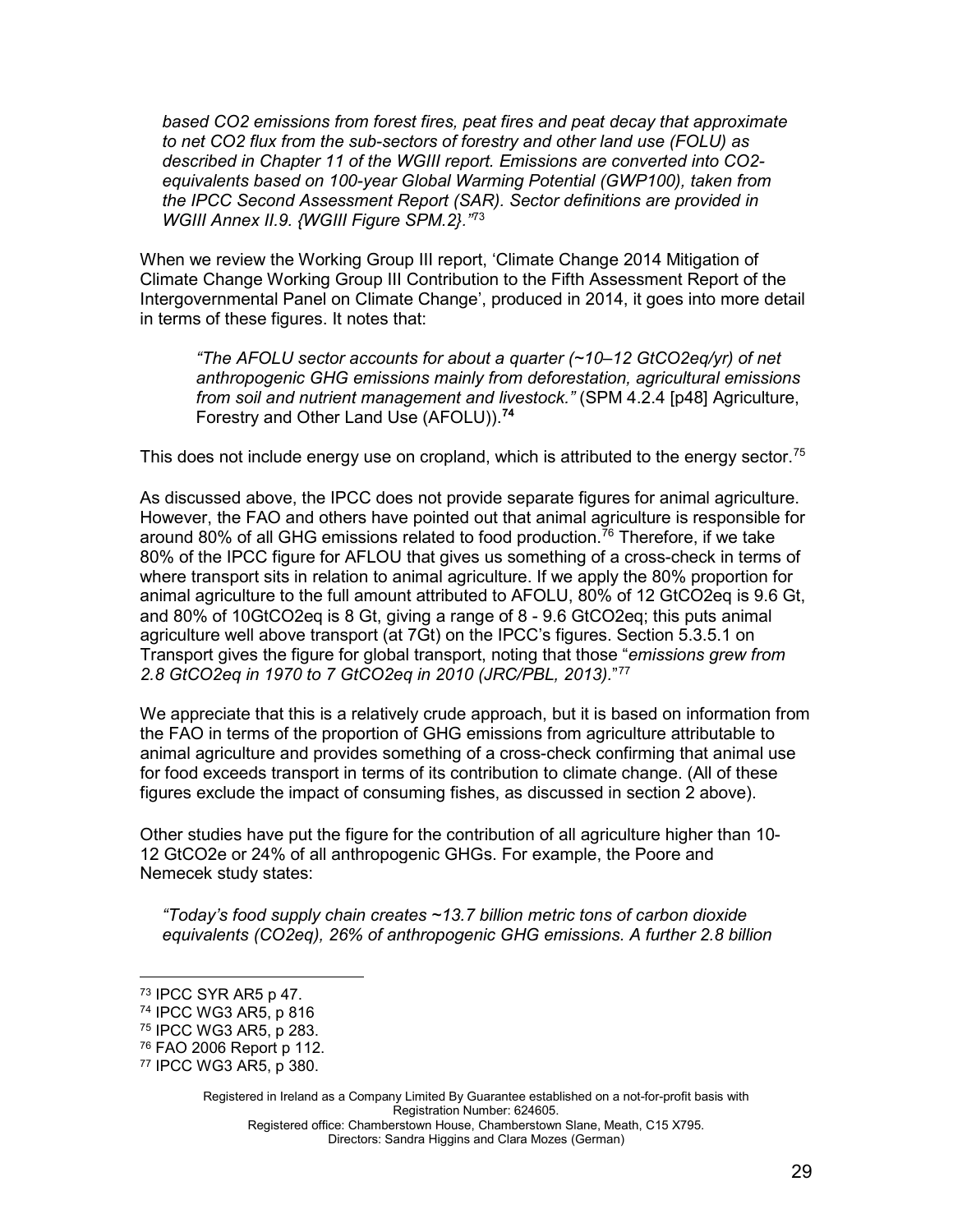*metric tons of CO2eq (5%) are caused by non-food agriculture and other drivers of deforestation (17)."*[78](#page-29-1)

This gives a total of 16.5 GtCO2eq for agriculture, 80% of which is 13.2 GtCO2e for animal agriculture, which far exceeds the 7 for transport.

There are further reports which suggest that even the Worldwatch figure of 51% of all anthropogenic GHG emissions may be an underestimate of the contribution of using animals to climate change. In April of this year Steven Chu, former US Energy Secretary, Nobel Prize winning physicist and President of the American Association for the Advancement of Science, gave a lecture at the University of Chicago in which he considered the greenhouse emissions attributable to using animals for food, and concluded *"agriculture and land-use generates more greenhouse gas emissions than power generation.*"[79](#page-29-2) In 2018 the non-profit organisation the Institute for Agriculture and Trade Policy released a study in which they concluded that *"the world's top five meat and dairy corporations are already responsible for more emissions than ExxonMobil, Shell or BP"* and *"warned that the livestock sector could be responsible for 80 per cent of the allowable greenhouse gas budget by 2050.*["80](#page-29-3)

When account is taken of the experts who consider the figure used by the FAO to be a vast *underestimate* of the role of animal agriculture in contributing to climate change, our approach of referring to the FAO's 14.5% assessment in support of our statement that the impact of consuming animal products is greater than transport may be seen as very conservative.

We have based our ad on the available, accessible information, provided by expert bodies in the field. The 2013 FAO report is the most recent global assessment of the full impact of animal use for food in terms of its contribution to climate change and it is our position that it is entirely reasonable to rely on that report alongside the IPCC figure for global transport, as other credible bodies such as Chatham House have done. This is particularly so given that we set out on our web site the expert reports we have relied on, with links to the reports themselves, in order that people can make their own assessment.

# <span id="page-29-0"></span>**Conclusion**

Our ad is intended to draw attention to the urgent need to address the highly significant contribution to climate change of using animals for food. This much ignored area has huge potential in terms of tackling human-caused climate change, as well as many other ways in which we are destroying our shared environment.

<span id="page-29-2"></span><sup>79</sup> [https://www.forbes.com/sites/jeffmcmahon/2019/04/04/meat-and-agriculture-are-worse-for-the](https://www.forbes.com/sites/jeffmcmahon/2019/04/04/meat-and-agriculture-are-worse-for-the-climate-than-dirty-energy-steven-chu-says/#57b17f6b11f9)[climate-than-dirty-energy-steven-chu-says/#57b17f6b11f9](https://www.forbes.com/sites/jeffmcmahon/2019/04/04/meat-and-agriculture-are-worse-for-the-climate-than-dirty-energy-steven-chu-says/#57b17f6b11f9)

Registered in Ireland as a Company Limited By Guarantee established on a not-for-profit basis with Registration Number: 624605.

<span id="page-29-1"></span><sup>78</sup> *Reducing food's environmental impacts through producers and consumers***,** J. Poore and T. Nemecek, May 31, 2018, *Science* 360 (6392), 987-992 at p 987

<span id="page-29-3"></span><sup>80</sup> [https://www.independent.co.uk/environment/meat-dairy-industry-greenhouse-gas-emissions](https://www.independent.co.uk/environment/meat-dairy-industry-greenhouse-gas-emissions-fossil-fuels-oil-pollution-iatp-grain-a8451871.html)[fossil-fuels-oil-pollution-iatp-grain-a8451871.html](https://www.independent.co.uk/environment/meat-dairy-industry-greenhouse-gas-emissions-fossil-fuels-oil-pollution-iatp-grain-a8451871.html)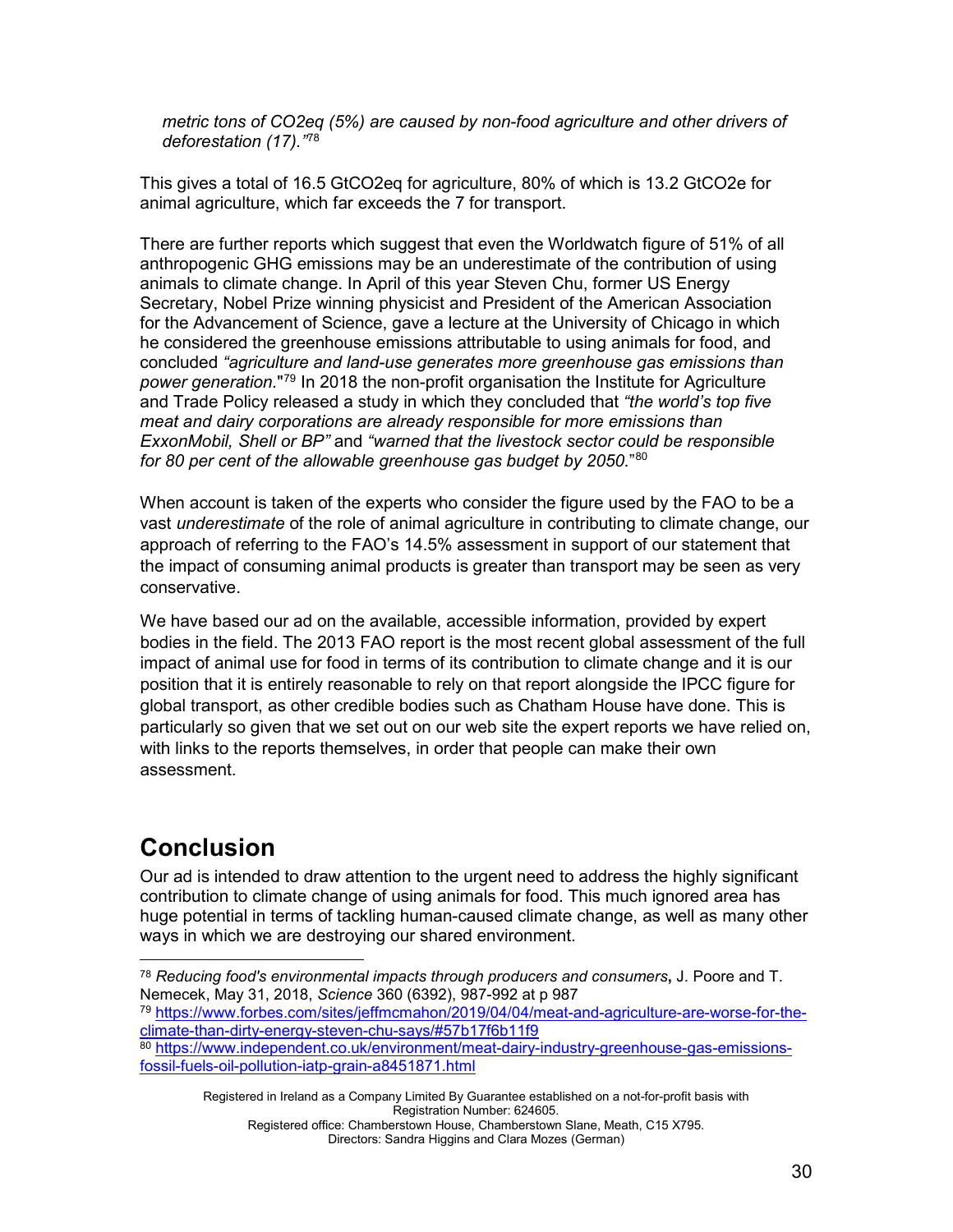It is our submission that the reasonable, objective viewer will appreciate that climate change is a global phenomenon and what is being compared is global consumption of animal foods and international travel. The available expert reports that consider the full lifecycle impact on climate change of using animals for food, compared to the figure attributable to global transport, confirm that the contribution of animal agriculture is greater than transport. We have set out in detail the two main reports relied upon in support of this.

We reject the apparent claim by the complainants, that the ad should be read as specific to the UK as climate change is a global phenomenon. However, even if the ASA were to agree with the complainants on that point, our ad concerns the contribution to climate change of consuming animals, not only emissions and not only emissions from production in the UK, which is all that is covered by the data referenced by the complainants. Although no full life-cycle assessment of the impact of consuming animals in the UK is available, the information we have located and referenced strongly indicates that when all of the elements involved in producing animal products are taken into account, including land use and fertilisers, the overall impact for consumption in the UK is in line with the global position.

As analysis of GHG data is a very complex area, in Section 5 we have provided further detail, including some of the alternative perspectives on the available data, in the interest of openness and fullness. From this we see that assessment of the contribution of animal agriculture to climate change depends on how the data is segmented and analysed. Many experts are of the view that the FAO figure is far too low, largely due to their adoption of an insufficient number of animals used for food and their failure to take adequate account of land use change and forestry clearance associated with animal agriculture. In relying on the FAO's 14.5% for animal agriculture and comparing that to the IPCC's 14% for transport we have adopted a conservative approach, while providing the viewer with links to the FAO, IPCC and a number of other reports in order that they can judge for themselves if they agree with our approach.

It is our submission that the statement made in our ad has been substantiated and we held sufficient substantiation for the statement when the ad was displayed, therefore it is not misleading.

We note that in addition to the rules on misleading claims in 3.1 and 3.7, you have referred to the rules on environmental claims in 11.1 and 11.3. In terms of 11.1, the basis of environmental claims must be clear. We have referred viewers to our website where we set out clearly the expert reports relied upon in making our statement.

Rule 11.3 covers comparative and absolute claims, with the focus on the marketing of products using such claims. We are not marketing any products; we are seeking to prompt people to learn more about the devastating impact of using animals on our shared environment and to act on that information by changing their behaviour. The section on comparative claims appears to be specific to claims that one product is more environmentally friendly than another. We make no such claims in our ad. We are also not making an "absolute claim," in the sense of claiming that a product is "best" or